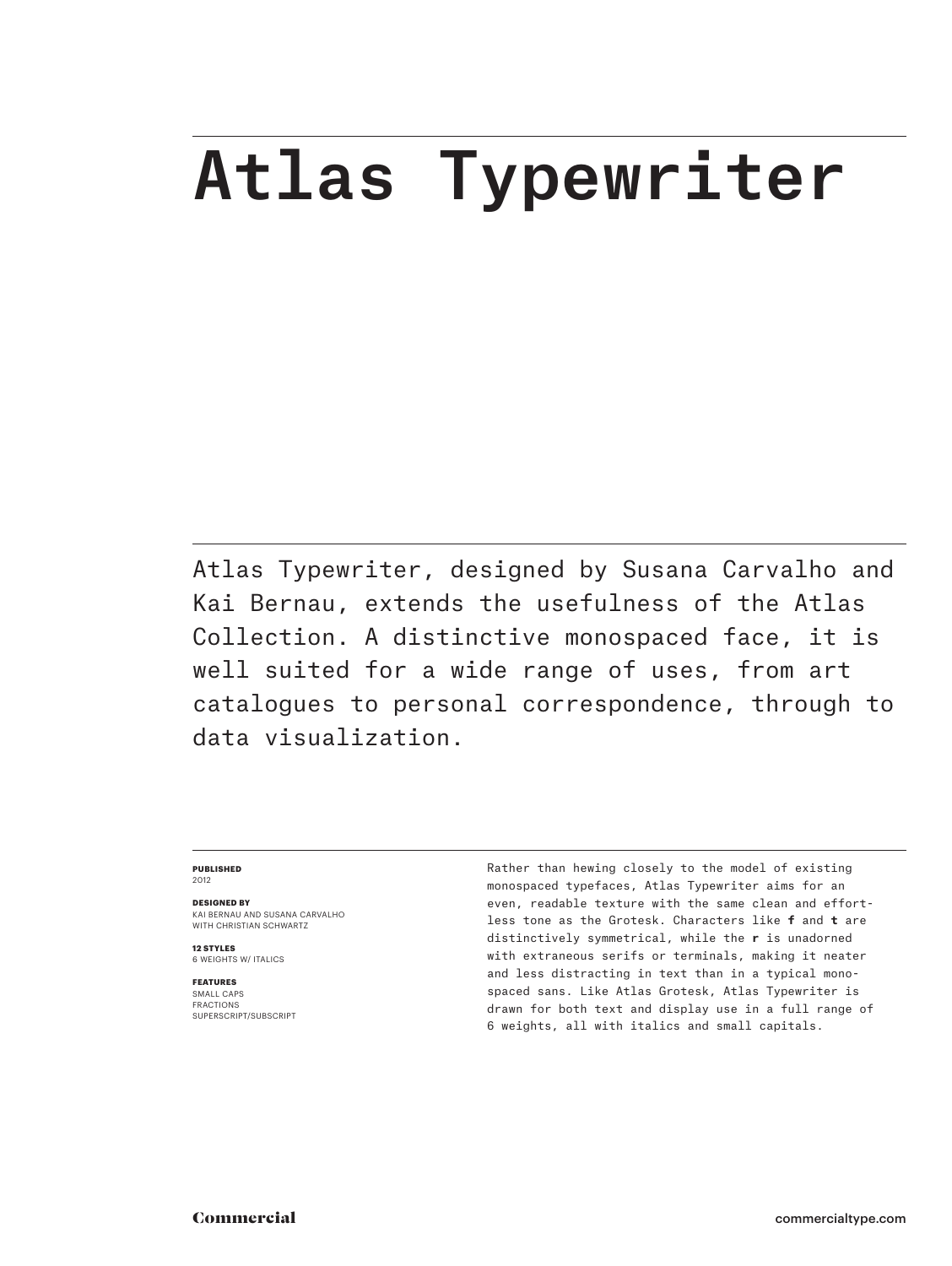|                                | <b>Atlas Typewriter Black Italic</b>  |
|--------------------------------|---------------------------------------|
| <b>Atlas Typewriter Black</b>  |                                       |
|                                | <b>Atlas Typewriter Bold Italic</b>   |
| <b>Atlas Typewriter Bold</b>   |                                       |
|                                | <b>Atlas Typewriter Medium Italic</b> |
| <b>Atlas Typewriter Medium</b> |                                       |
|                                | Atlas Typewriter Regular Italic       |
| Atlas Typewriter Regular       |                                       |
|                                | Atlas Typewriter Light Italic         |
| Atlas Typewriter Light         |                                       |
|                                | Atlas Typewriter Thin Italic          |
| Atlas Typewriter Thin          |                                       |
|                                |                                       |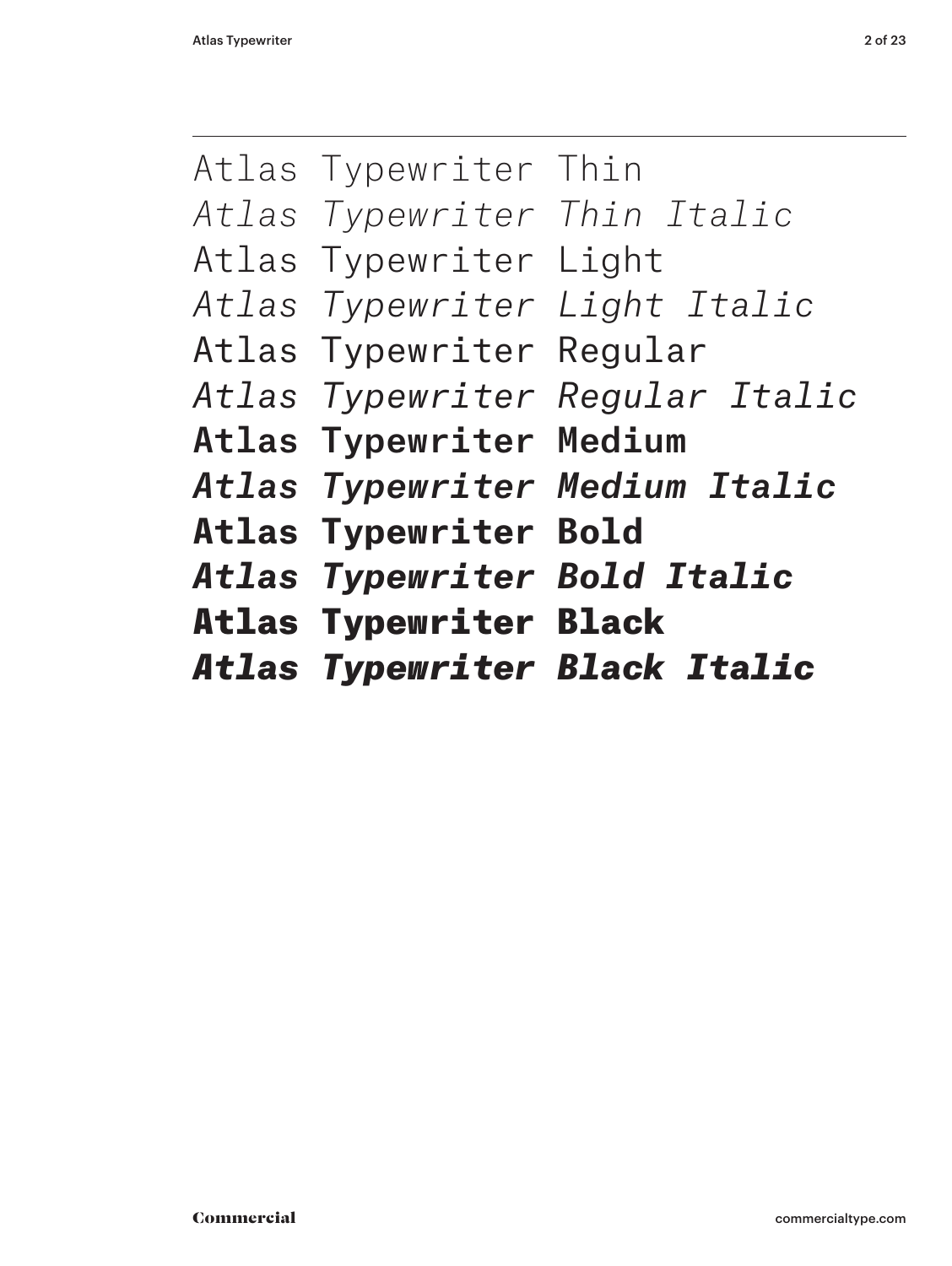## ATLAS TYPEWRITER THIN, 65 PT EMULSIFIER Dokumenten

## ATLAS TYPEWRITER THIN ITALIC, 65 PT *INFORMANTS Sønderborg*

## ATLAS TYPEWRITER LIGHT, 65 PT [ALTERNATE a] FLORENCIEN Hveragerði

## *JÄRVAKANDI Altopascio* ATLAS TYPEWRITER LIGHT ITALIC, 65 PT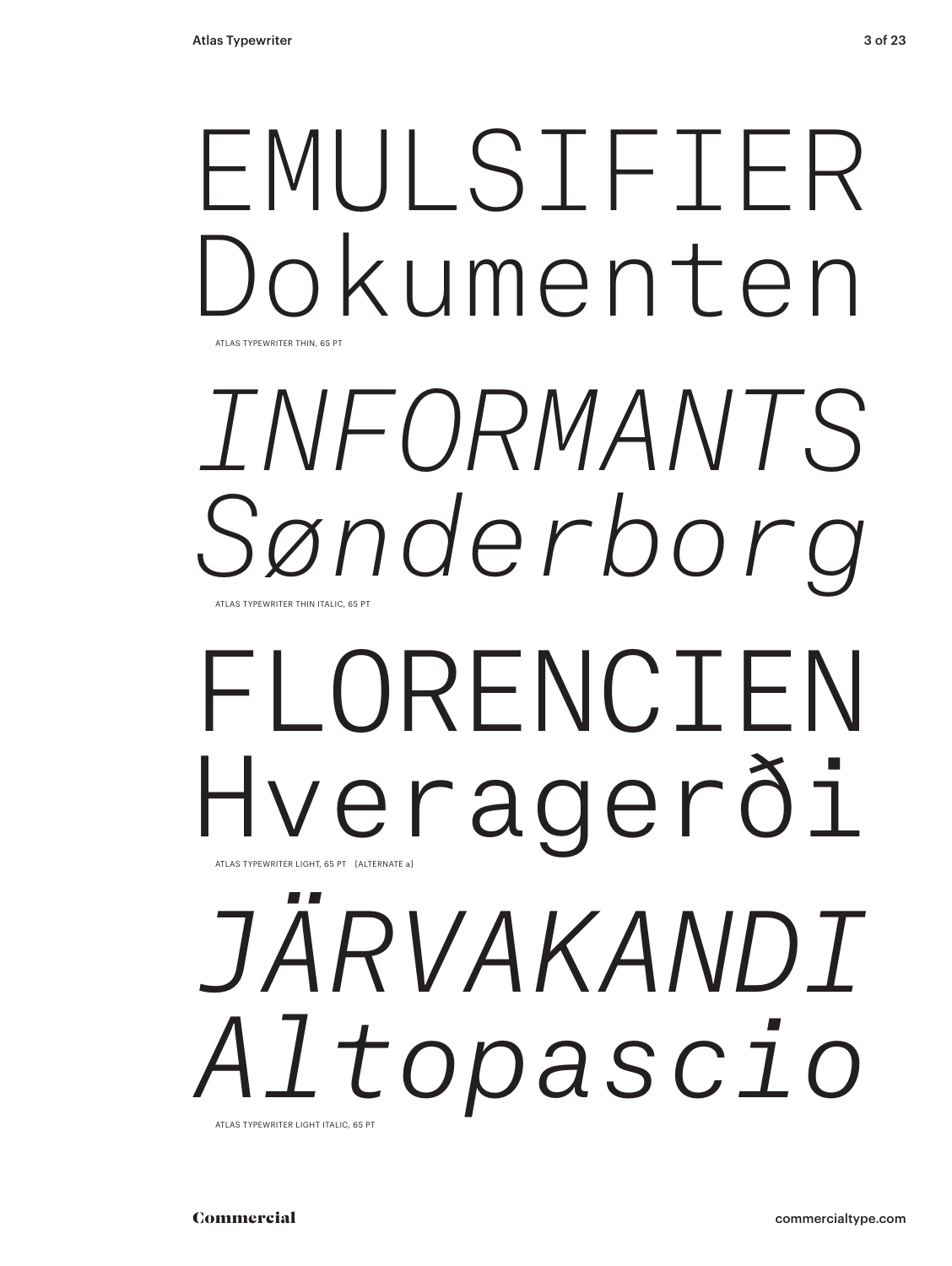## LEPPÄVIRTA Zavidovići ATLAS TYPEWRITER REGULAR, 65 PT

## *PORTALEGRE Copenhagen* ATLAS TYPEWRITER REGULAR ITALIC, 65 PT

## ELEVATIONS Mátészalka ATLAS TYPEWRITER MEDIUM, 65 PT

## *ICHINOSEKI Hämeenkyrö* ATLAS TYPEWRITER MEDIUM ITALIC, 65 PT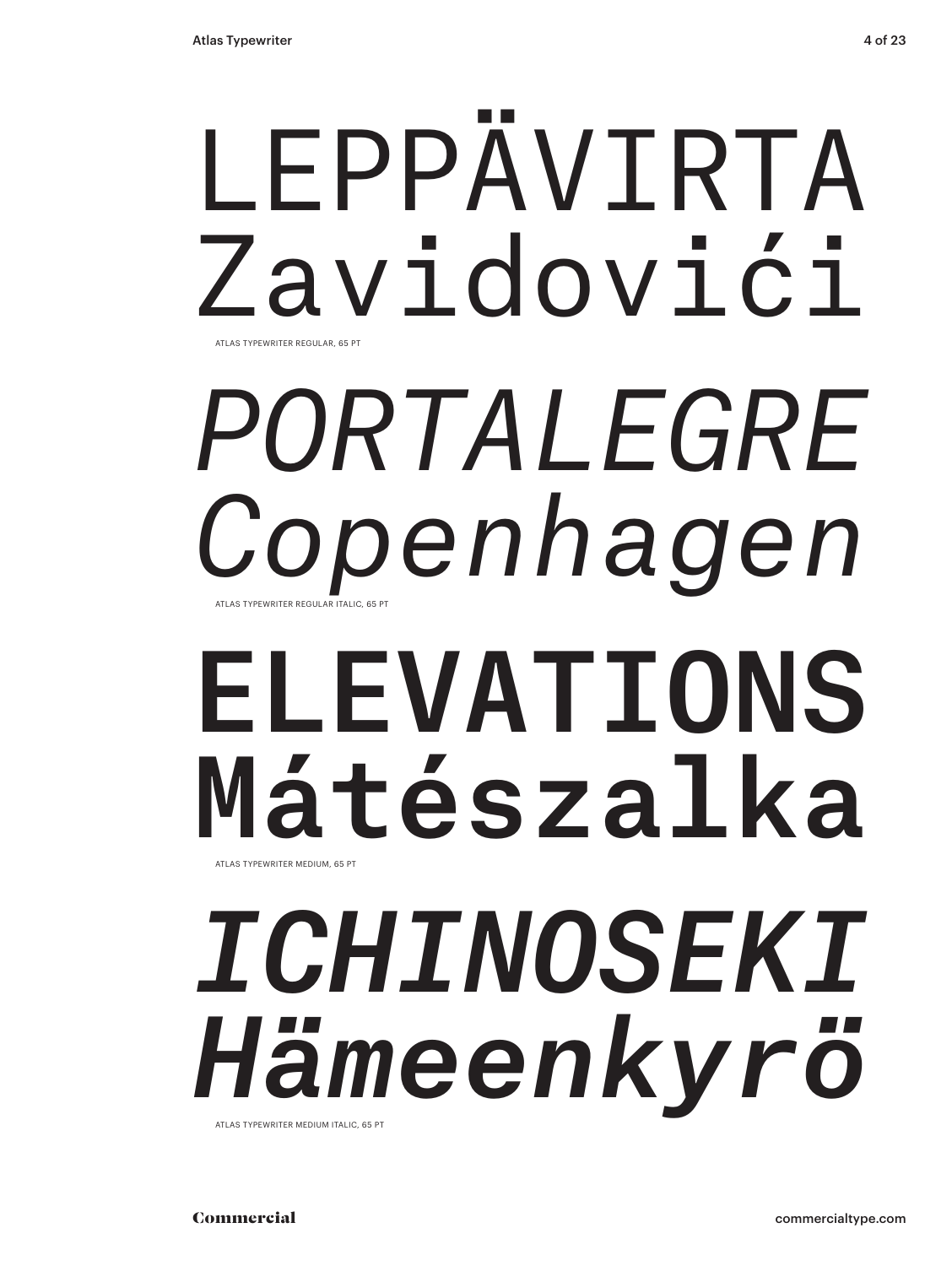# **HERCEGOVAC Phonograph** ATLAS TYPEWRITER BOLD, 65 PT *MERCURIALS Rrogozhinë*

ATLAS TYPEWRITER BOLD ITALIC, 65 PT

# INVALUABLE Subdivided ATLAS TYPEWRITER BLACK, 65 PT

*PIEKSÄMÄKI Designates* ATLAS TYPEWRITER BLACK ITALIC, 65 PT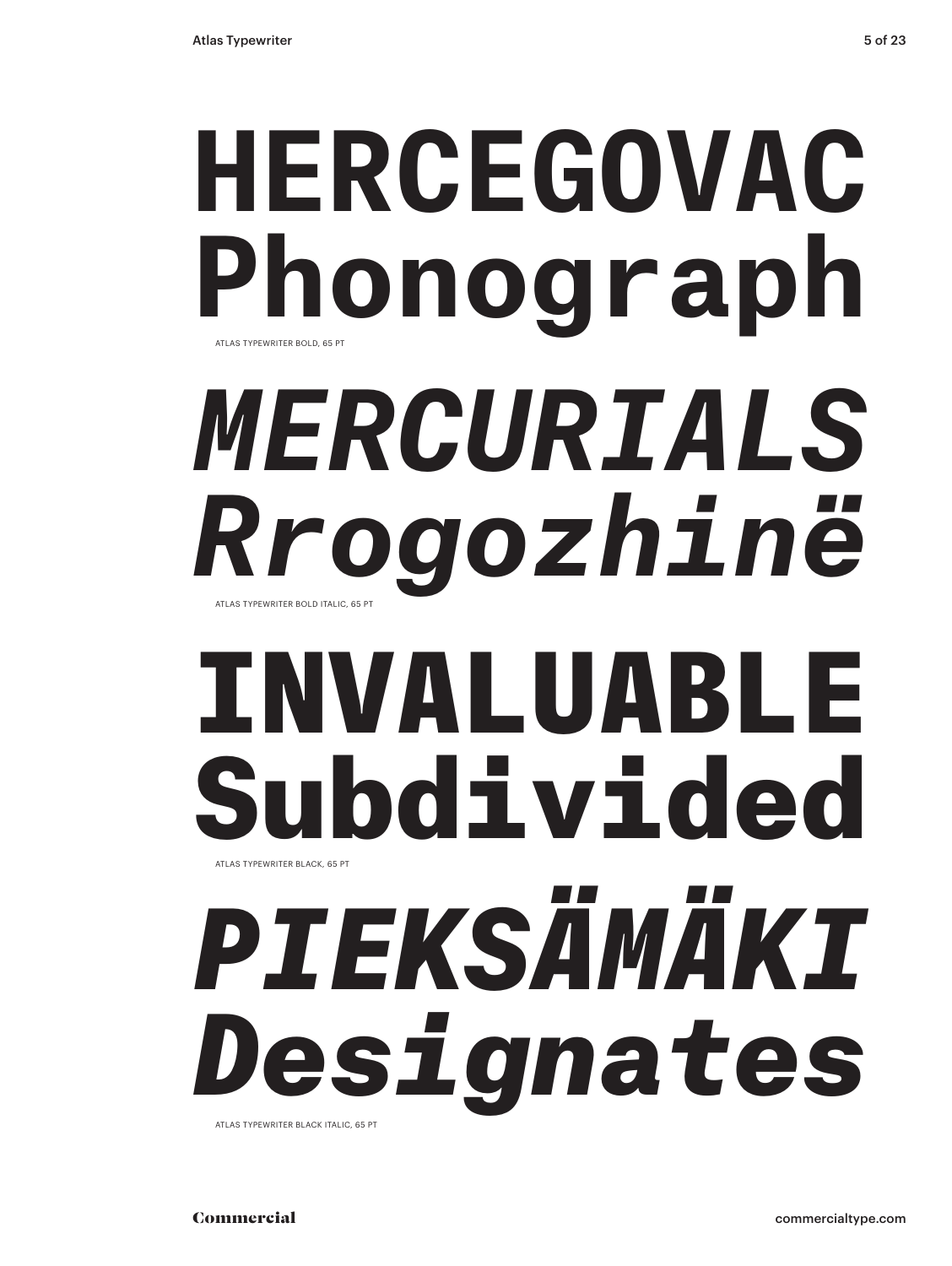## Merionethshire UNCONVENTIONAL *Quantitatively*

ATLAS TYPEWRITER THIN, THIN ITALIC, 48 PT

# Grundarfjörður AERODYNAMICIST *Sportscastings*

ATLAS TYPEWRITER LIGHT, LIGHT ITALIC, 48 PT

## Mezőkovácsháza LEGISLATORSHIP *Fraternization*

ATLAS TYPEWRITER REGULAR, REGULAR ITALIC, 48 PT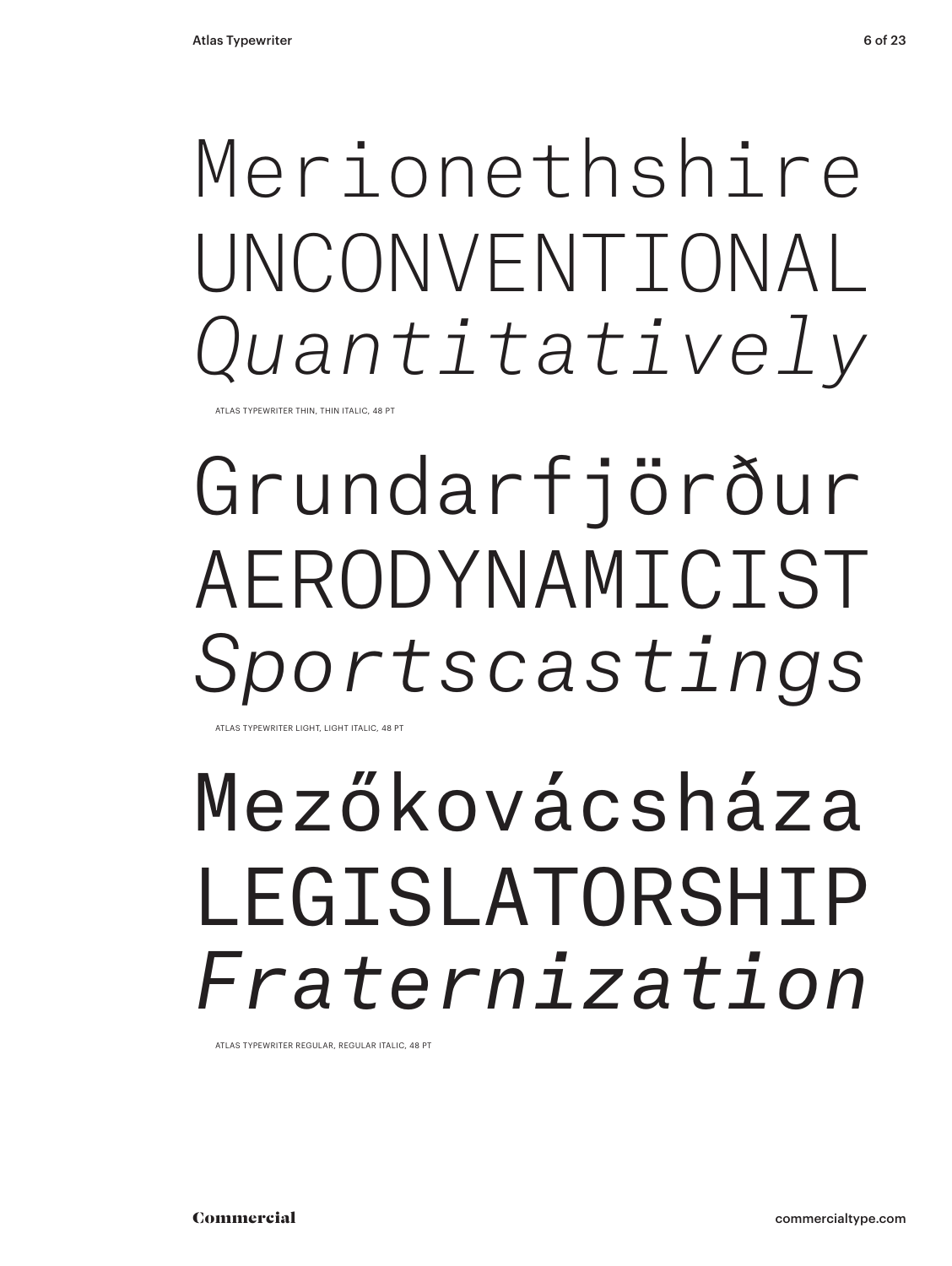## Ethnohistorian OBERDISCHINGEN *Minneapolitans*

ATLAS TYPEWRITER MEDIUM, MEDIUM ITALIC, 48 PT

# **Piancastagnaio METAPSYCHOLOGY** *Cambridgeshire*

ATLAS TYPEWRITER BOLD, BOLD ITALIC, 48 PT

## Yamatokoriyama OVERADJUSTMENT *Photosensitize*

ATLAS TYPEWRITER BLACK, BLACK ITALIC, 48 PT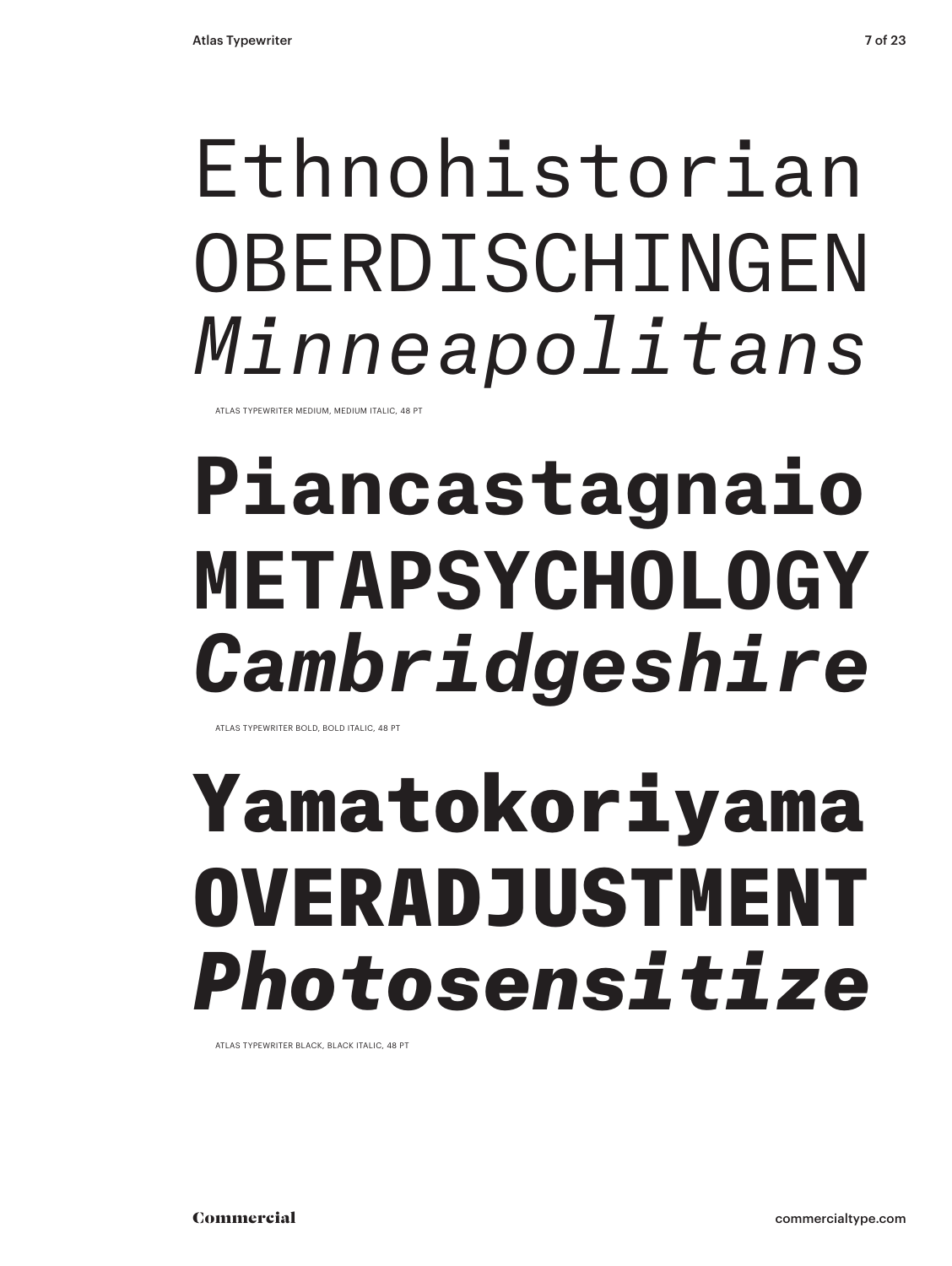EARLY PROTÉGÉ OF FLAUBERT, AS HIS SHORT FICTION Typically map coordinates are determined by the *CITY AND PUBLIC WORKS UNION REACH DEAL IN TALKS Commentaires sur la société du spectacle (1988)*

ATLAS TYPEWRITER THIN, THIN ITALIC, 14 PT

HAARLEMMERLIEDE EN SPAARNWOUDE, NOORDOOSTPOLDER The COBR (City Oversight Board of Renfrewshire) *EXPANDED FROM FUJIYOSHIDA TO OIGAWA AND CHIKUGO Martinus van Marum, (1750–1837) — Dutch chemist*

ATLAS TYPEWRITER LIGHT, LIGHT ITALIC, 14 PT

ALBERGARIA-A-VELHA, POVOA DE VARZIM & MANTEIGAS Width:  $7^{1}/2$ " Height:  $9^{1}/4$ " Matte:  $5^{1}/4$ " x  $7^{1}/2$ " *DEPARTMENTS ARE ADMINISTERED BY ELECTED COUNCIL In 1874 Iceland was given a constitution (Ibnv)*

ATLAS TYPEWRITER REGULAR, REGULAR ITALIC, 14 PT

BASED ON TWO GUY DE MAUPASSANT STORIES, WHEREBY The most imitated French filmmaker of the 1960s *EFTER KRIGEN FIK DEN STIGENDE BILISME EN STADIG After publishing the first issue of the journal* 

ATLAS TYPEWRITER MEDIUM, MEDIUM ITALIC, 14 PT

**WERE CREATED IN 1790, AS A RATIONAL REPLACEMENT Jean-Luc Godard, new wave director/screenwriter** *REYKJAVÍK: POPULATION OF 118,427, MARCH 5, 2010 Until the 18th century, there was marked growth*

ATLAS TYPEWRITER BOLD, BOLD ITALIC, 14 PT

STOPS AT WALTHAMSTOW CENTRAL & UPMINSTER BRIDGE At age 36, he became president-elect of the CBO *HENRY CAVENDISH, (1731–1810): BRITISH SCIENTIST Led to the eventual settlement of Alice Springs*

ATLAS TYPEWRITER BLACK, BLACK ITALIC, 14 PT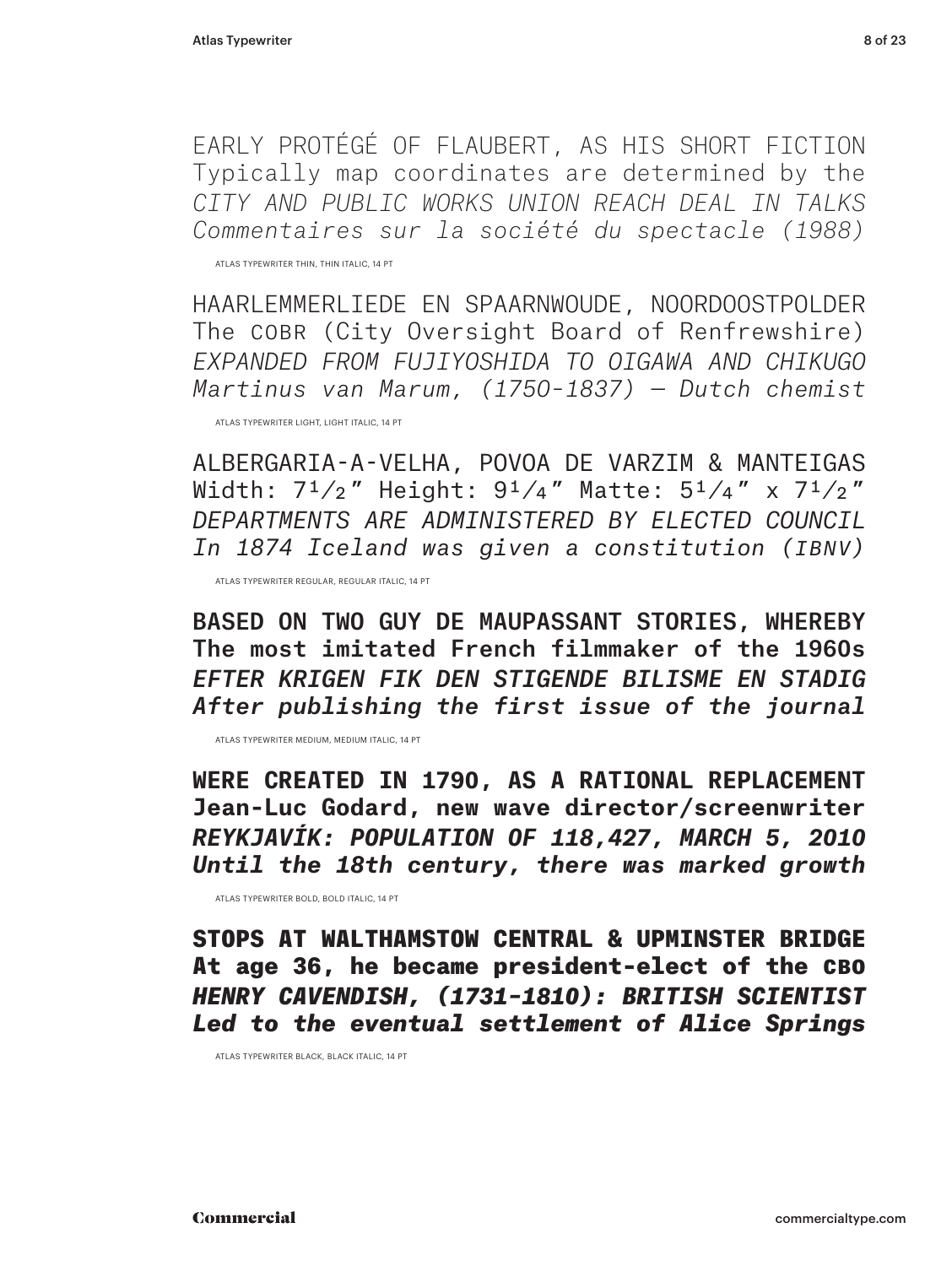## Barkingside Rotherhithe Skarsterlân Väståboland **Northfields** ATLAS TYPEWRITER THIN, 60 PT ATLAS TYPEWRITER REGULAR, 60 PT ATLAS TYPEWRITER LIGHT, 60 PT ATLAS TYPEWRITER MEDIUM, 60 PT ATLAS TYPEWRITER BOLD, 60 PT

Oxfordshire ATLAS TYPEWRITER BLACK, 60 PT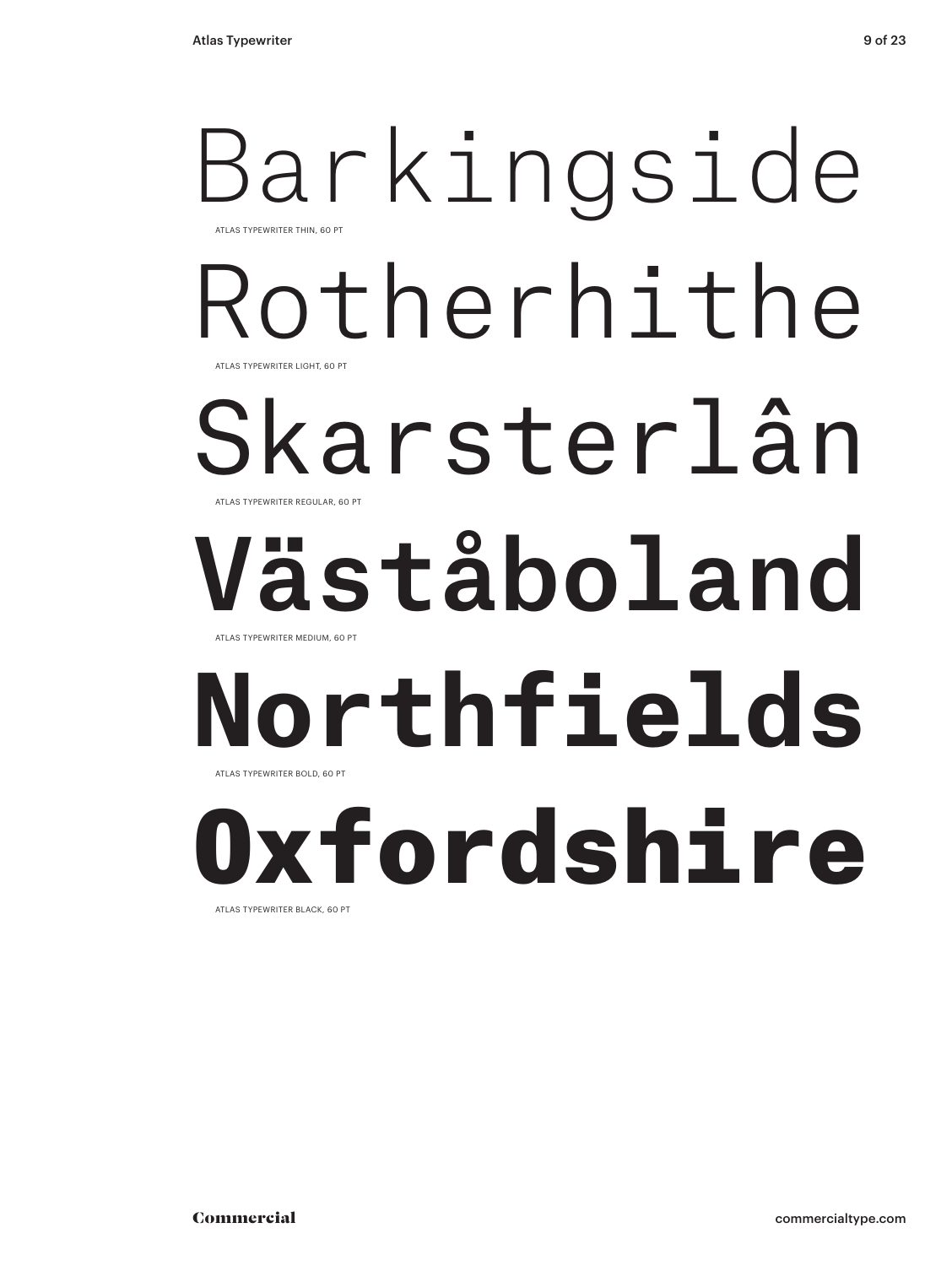## *Southfields Houstonians* ATLAS TYPEWRITER THIN ITALIC, 60 PT ATLAS TYPEWRITER LIGHT ITALIC, 60 PT

## *Alcabideche* ATLAS TYPEWRITER REGULAR ITALIC, 60 PT

# *Bedekovcina*

ATLAS TYPEWRITER MEDIUM ITALIC, 60 P

## *Cromstrijen* ATLAS TYPEWRITER BOLD ITALIC, 60 PT

*Switzerland*

ATLAS TYPEWRITER BLACK ITALIC, 60 PT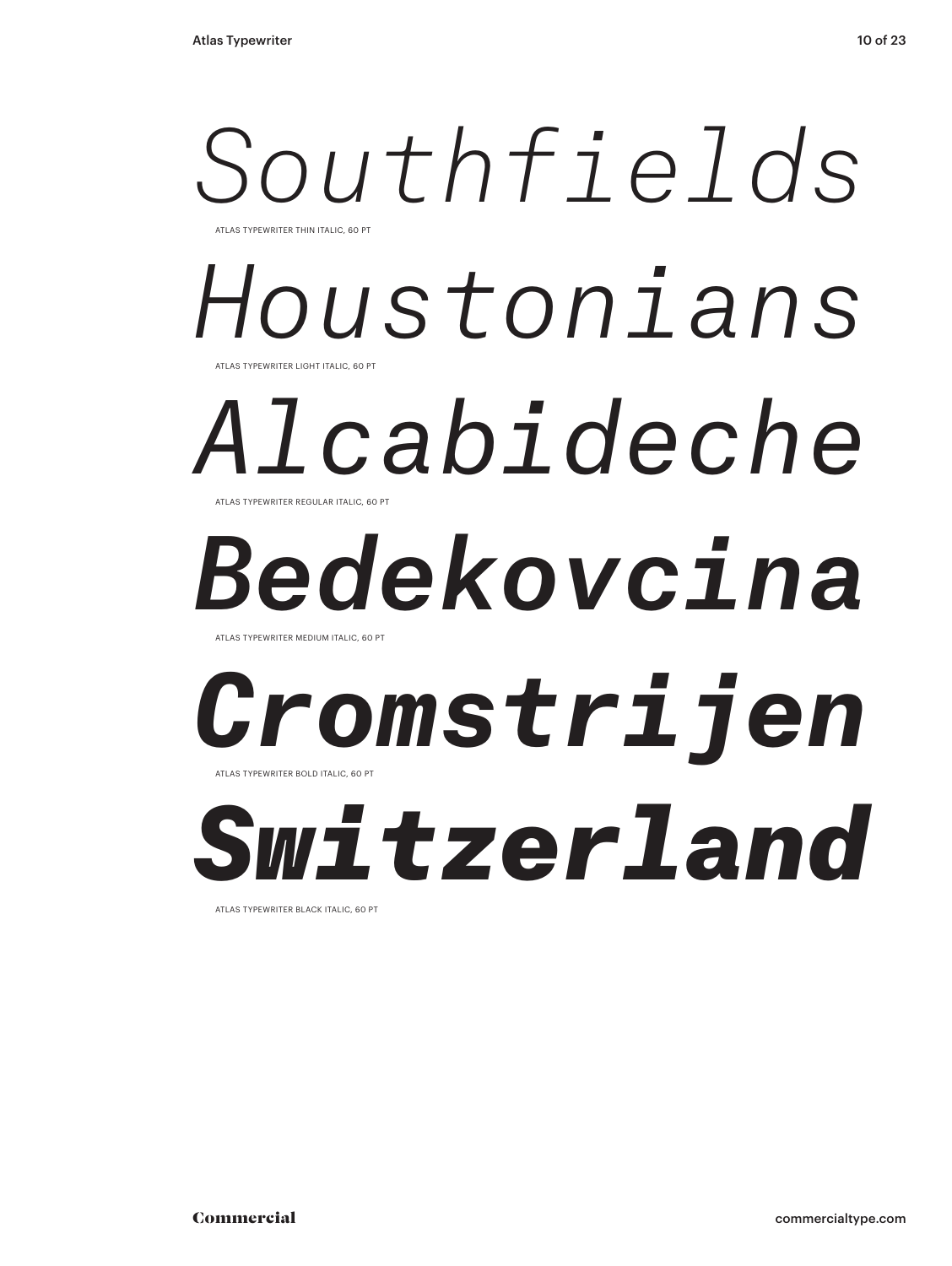ATLAS TYPEWRITER LIGHT, 14 PT

| <b>LIGHT SMALL CAPS</b>               | THE SPANISH WAR, which began in 1739,          |  |  |
|---------------------------------------|------------------------------------------------|--|--|
| LIGHT                                 | as well as the French war which soon           |  |  |
|                                       | followed it, called for a further              |  |  |
|                                       | increase of the debt, which, on the            |  |  |
| PROPORTIONAL<br><b>LINING FIGURES</b> | 31st of December 1748, after the war           |  |  |
|                                       | had been concluded by the treaty               |  |  |
|                                       | of Aix-la-Chapelle, amounted to                |  |  |
|                                       | £78,293,313. The most profound peace,          |  |  |
|                                       | of 17 years continuance, had taken no          |  |  |
|                                       | more than $£8,328,354,17$ from it. A war,      |  |  |
|                                       | of less than nine years continuance,           |  |  |
|                                       | added $£31,338,689$ to it. (Refer to           |  |  |
| LIGHT ITALIC                          | Postlethwaite's History of the Public          |  |  |
|                                       | Revenue.) During the administration of         |  |  |
|                                       | Mr. Pelham, the interest of the public         |  |  |
|                                       | debt was REDUCED to 3%; the sinking            |  |  |
|                                       | fund was increased, and some part of           |  |  |
|                                       | the public debt was paid off. In 1755,         |  |  |
| <b>BOLD</b>                           | before the late war, <b>the funded debt</b> of |  |  |
|                                       | Great Britain amounted to £72,289,675.         |  |  |
|                                       | On the 5th of January 1763, at the             |  |  |
|                                       | conclusion of the peace, the funded            |  |  |
|                                       | debt amounted debt to £122,603,336.            |  |  |
|                                       | The unfunded debt has been stated at           |  |  |
|                                       | £13,927,589. But the expense occasioned        |  |  |
| <b>LIGHT SMALL CAPS</b>               | by the GBWE did not end with the               |  |  |
|                                       | conclusion of the peace; so that, on           |  |  |
|                                       | the 5th of January 1764, the funded            |  |  |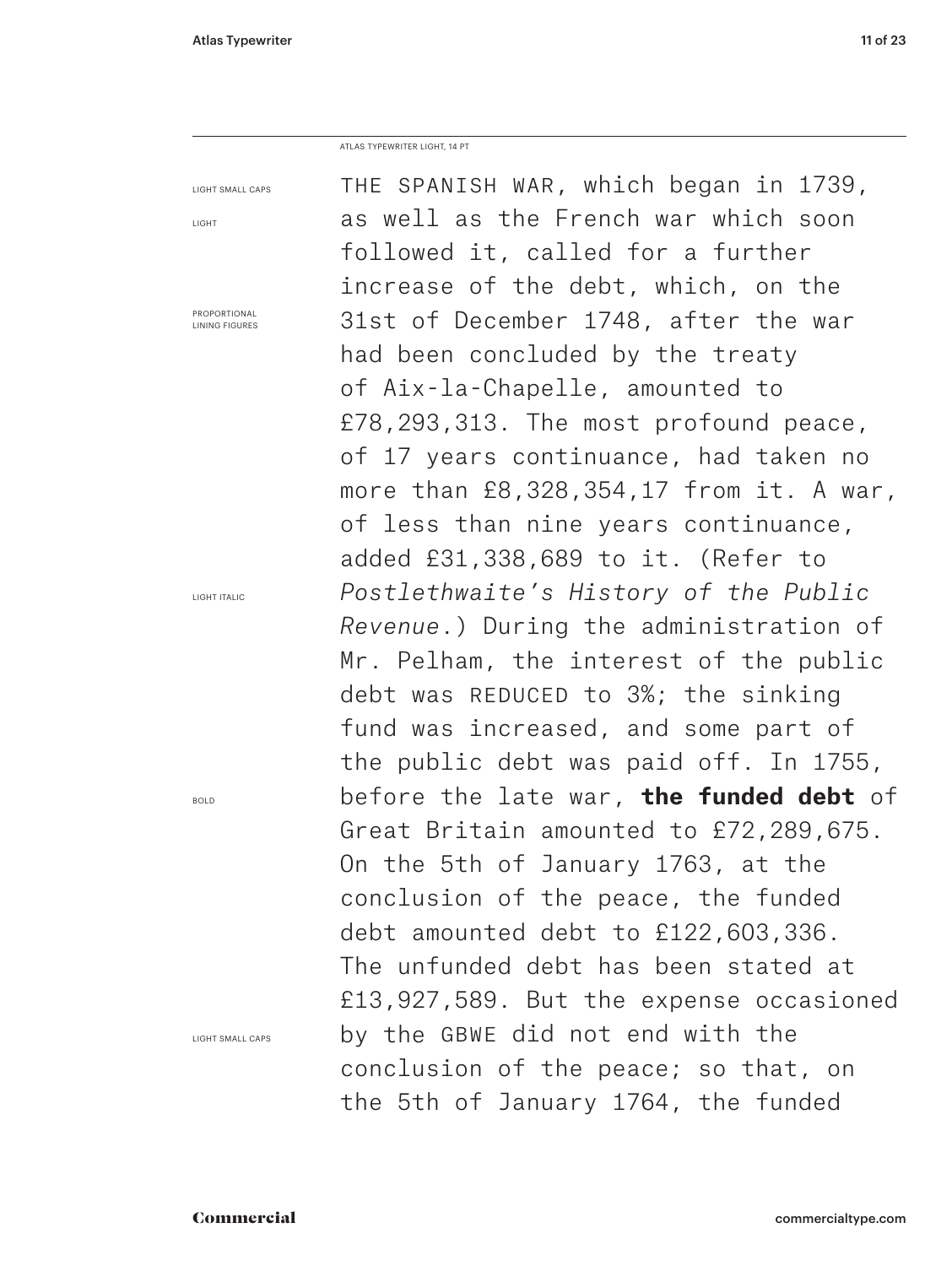ATLAS TYPEWRITER REGULAR, 14 PT

| REGULAR SMALL CAPS                    | THE SPANISH WAR, which began in 1739,                                     |  |  |
|---------------------------------------|---------------------------------------------------------------------------|--|--|
| REGULAR                               | as well as the French war which soon<br>followed it, called for a further |  |  |
|                                       |                                                                           |  |  |
|                                       | increase of the debt, which, on the                                       |  |  |
| PROPORTIONAL<br><b>LINING FIGURES</b> | 31st of December 1748, after the war<br>had been concluded by the treaty  |  |  |
|                                       |                                                                           |  |  |
|                                       | of Aix-la-Chapelle, amounted to                                           |  |  |
|                                       | £78,293,313. The most profound peace,                                     |  |  |
|                                       | of 17 years continuance, had taken no                                     |  |  |
|                                       | more than £8,328,354,17 from it. A war,                                   |  |  |
|                                       | of less than nine years continuance,                                      |  |  |
|                                       | added £31,338,689 to it. (Refer to                                        |  |  |
| REGULAR ITALIC                        | Postlethwaite's History of the Public                                     |  |  |
|                                       | Revenue.) During the administration of                                    |  |  |
|                                       | Mr. Pelham, the interest of the public                                    |  |  |
|                                       | debt was REDUCED to 3%; the sinking                                       |  |  |
|                                       | fund was increased, and some part of                                      |  |  |
|                                       | the public debt was paid off. In 1755,                                    |  |  |
| <b>BOLD</b>                           | before the late war, <b>the funded debt</b> of                            |  |  |
|                                       | Great Britain amounted to £72,289,675.                                    |  |  |
|                                       | On the 5th of January 1763, at the                                        |  |  |
| conclusion of the peace, the funded   |                                                                           |  |  |
|                                       | debt amounted debt to £122,603,336.                                       |  |  |
|                                       | The unfunded debt has been stated at                                      |  |  |
|                                       | £13,927,589. But the expense occasioned                                   |  |  |
| REGULAR SMALL CAPS                    | by the GBWE did not end with the                                          |  |  |
|                                       | conclusion of the peace; so that, on                                      |  |  |
|                                       | the 5th of January 1764, the funded                                       |  |  |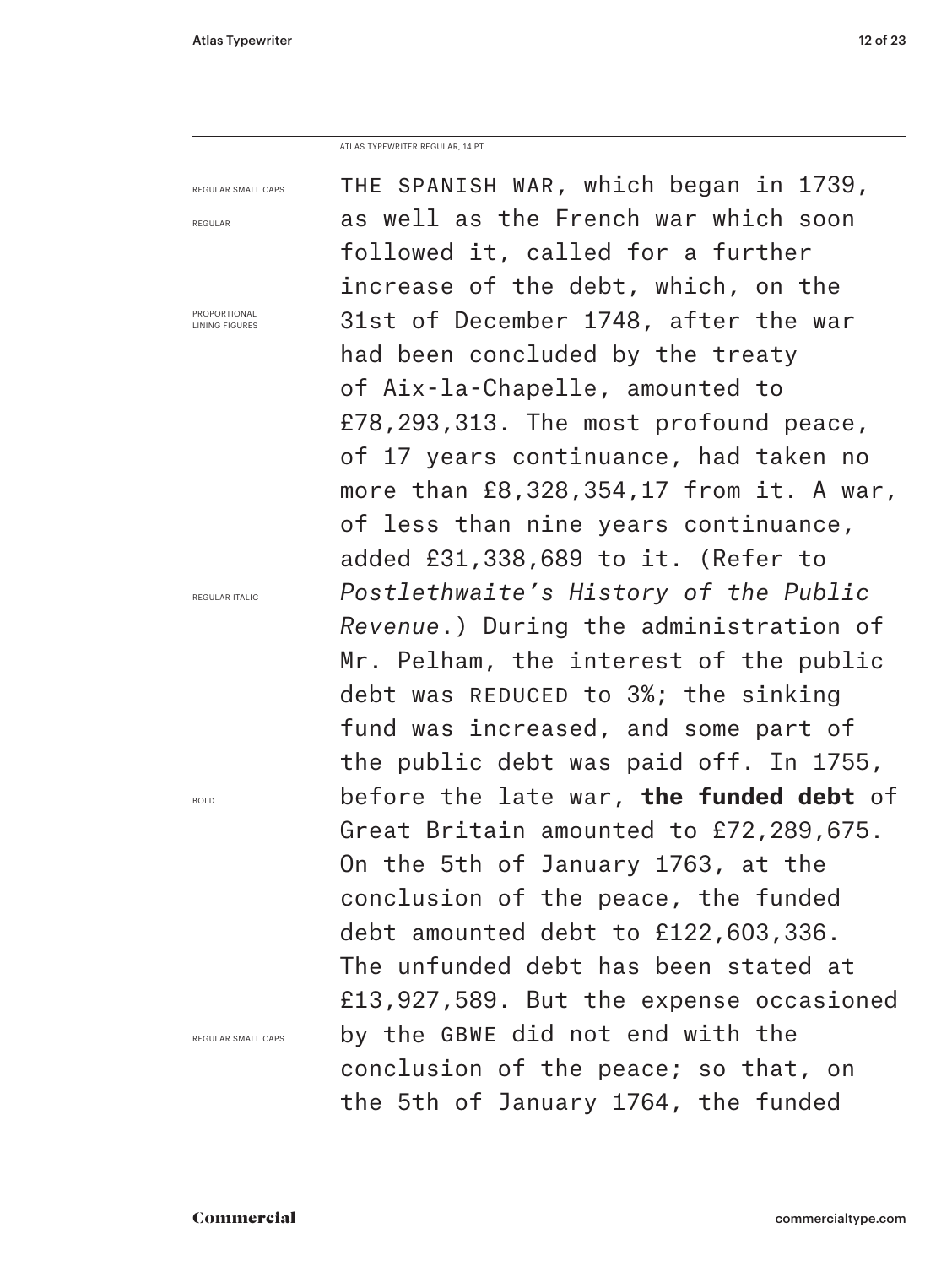ATLAS TYPEWRITER MEDIUM, 14 PT

MEDIUM SMALL CAPS

MEDIUM

PROPORTIONAL LINING FIGURES

MEDIUM ITALIC

BLACK

MEDIUM SMALL CAPS

The Spanish war, which began in 1739, as well as the French war which soon followed it, called for a further increase of the debt, which, on the 31st of December 1748, after the war had been concluded by the treaty of Aix‑la‑Chapelle, amounted to £78,293,313. The most profound peace, of 17 years continuance, had taken no more than £8,328,354,17 from it. A war, of less than nine years continuance, added £31,338,689 to it. (Refer to *Postlethwaite's History of the Public Revenue*.) During the administration of Mr. Pelham, the interest of the public debt was REDUCED to 3%; the sinking fund was increased, and some part of the public debt was paid off. In 1755, before the late war, the funded debt of Great Britain amounted to £72,289,675. On the 5th of January 1763, at the conclusion of the peace, the funded debt amounted debt to £122,603,336. The unfunded debt has been stated at £13,927,589. But the expense occasioned by the GBWE did not end with the conclusion of the peace; so that, on the 5th of January 1764, the funded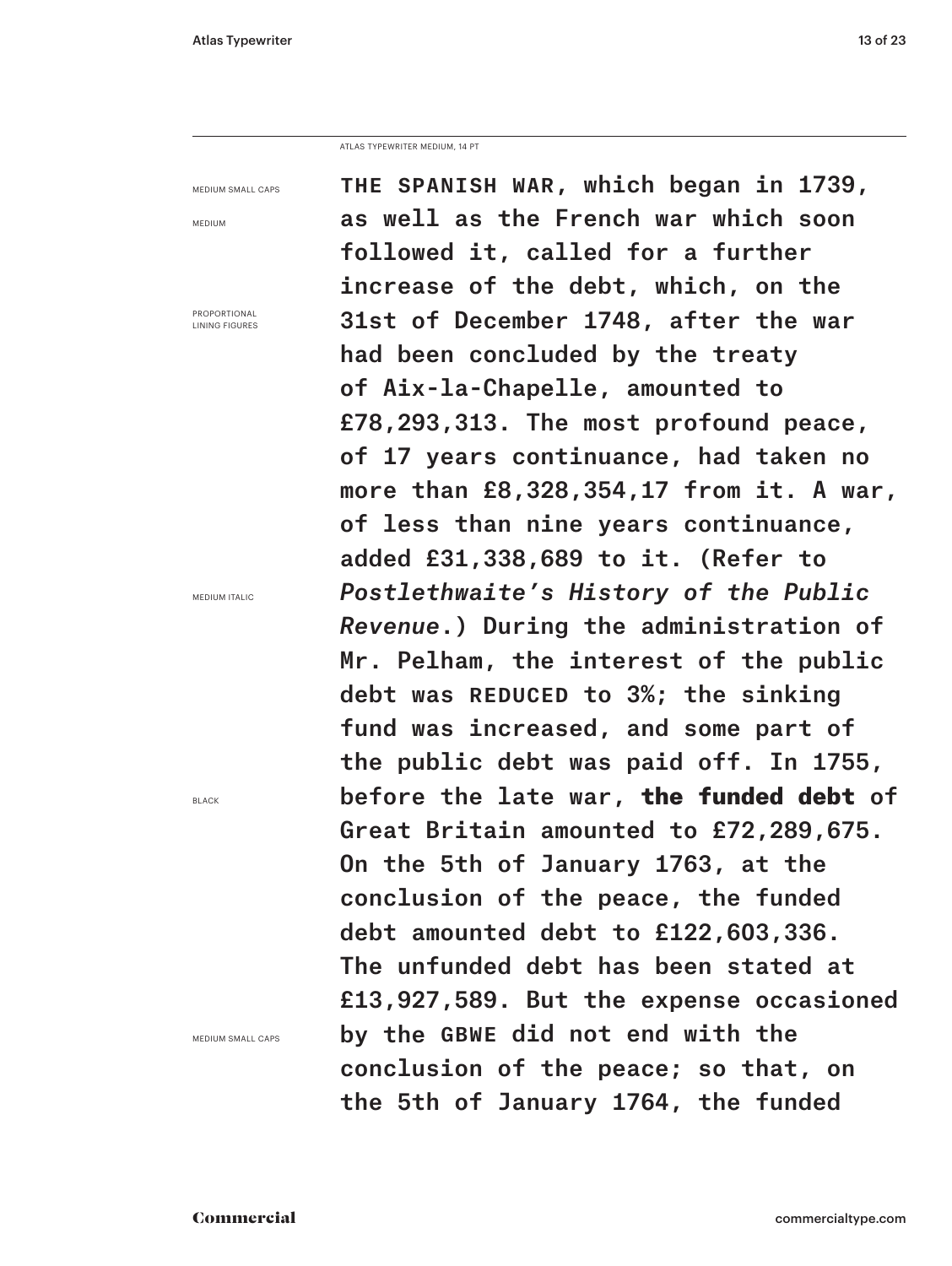ATLAS TYPEWRITER REGULAR, REGULAR ITALIC, 8/11 PT

The Situationist International (SI) was a restricted group of international revolutionaries founded in 1957, and which had its peak in its influence on the unprecedented general wildcat strikes of May 1968 in France.

Methodology and Goals With their ideas rooted in Marxism and the 20th century European artistic avantgarde, they advocated experiences of life being alternative to those admitted by the capitalist order, *for the fulfillment of human primitive desires and the pursuing of a superior passional quality*. For this purpose they suggested and experimented with the construction of situations; the setting up of environments favorable for the fulfillment of such desires. Using methods drawn from the arts, they developed a series of experimental fields of study for the construction of such situations, like unitary urbanism and psychogeography.

 Core Principles and Definitions The sense of constructing situations is to fulfill human primitive desires and pursue a superior passional quality. From *Internationale Situationiste #1*: "This alone can lead to the further clarification of these simple basic desires, and to the confused emergence of new desires whose material roots will be precisely the new reality engendered by situationist constructions. We must thus envisage a sort of situationist-oriented psychoanalysis in which, in contrast to the goals pursued by the various currents stemming from Freudianism, each of the participants in this adventure would discover desires for specific ambiences in order to fulfill them. Each person must seek what he loves, what attracts him. Through this method one can tabulate ele‑ ments out of which situations can be constructed, along with projects to dynamize these elements." The main obstacle to such situations is the cultural emptiness of the advanced capitalist society. The

ATLAS TYPEWRITER MEDIUM, MEDIUM ITALIC, 8/11 PT

The Situationist International (SI) was a restricted group of international revolutionaries founded in 1957, and which had its peak in its influence on the unprecedented general wildcat strikes of May 1968 in France.

Methodology and Goals

With their ideas rooted in Marxism and the 20th century European artistic avantgarde, they advocated experiences of life being alternative to those admitted by the capitalist order, *for the fulfillment of human primitive desires and the pursuing of a superior passional quality*. For this purpose they suggested and experimented with the construction of situations; the setting up of environments favorable for the fulfillment of such desires. Using methods drawn from the arts, they developed a series of experimental fields of study for the construction of such situations, like unitary urbanism and psychogeography.

 Core Principles and Definitions The sense of constructing situations is to fulfill human primitive desires and pursue a superior passional quality. From *Internationale Situationiste #1*: "This alone can lead to the further clarification of these simple basic desires, and to the confused emergence of new desires whose material roots will be precisely the new reality engendered by situationist constructions. We must thus envisage a sort of situationist-oriented psychoanalysis in which, in contrast to the goals pursued by the various currents stemming from Freudianism, each of the participants in this adventure would discover desires for specific ambiences in order to fulfill them. Each person must seek what he loves, what attracts him. Through this method one can tabulate ele‑ ments out of which situations can be constructed, along with projects to dynamize these elements." The main obstacle to such situations is the cultural emptiness of the advanced capitalist society. The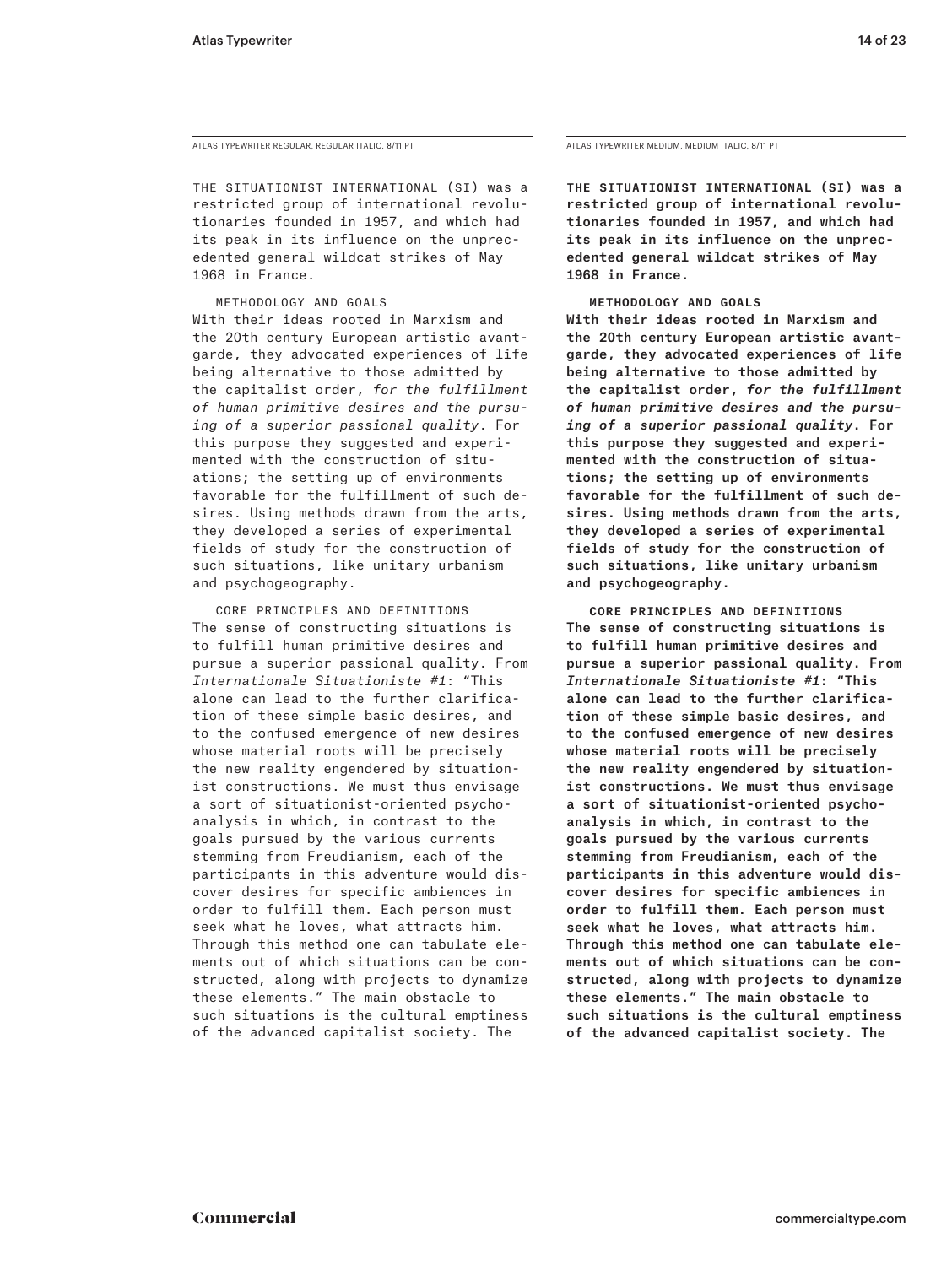ATLAS TYPEWRITER REGULAR, REGULAR ITALIC, 8/11 PT

THE SITUATIONIST INTERNATIONAL (SI) was a restricted group of international revolutionaries founded in 1957, and which had its peak in its influence on the unprecedented general wildcat strikes of May 1968 in France.

Methodology and Goals

With their ideas rooted in Marxism and the 20th century European artistic avantgarde, they advocated experiences of life being alternative to those admitted by the capitalist order, *for the fulfillment of human primitive desires and the pursuing of a superior passional quality*. For this purpose they suggested and experimented with the construction of situations; the setting up of environments favorable for the fulfillment of such desires. Using methods drawn from the arts, they developed a series of experimental fields of study for the construction of such, like unitary urbanism and psychogeography.

 Core Principles and Definitions The sense of constructing situations is to fulfill human primitive desires and pursue a superior passional quality. From *Internationale Situationiste #1*: "This alone can lead to the further clarification of these simple basic desires, and to the confused emergence of new desires whose material roots will be precisely the new reality engendered by situationist constructions. We must thus envisage a sort of situationist-oriented psychoanalysis in which, in contrast to the goals pursued by the various currents stemming from Freudianism, each of the participants in this adventure would discover desires for specific ambiences in order to fulfill them. Each person must seek what he loves, what attracts him. Through this method one can tabulate elements out of which situations can be constructed, along with projects to dynamize these elements."

The main obstacle to such situations is the cultural emptiness of the advanced capitalist society. The first issue of the journal *Internationale Situationiste* defined a situationist as "having to do with the theory or practical activity of constructing situations. One who engages in the construction of situations. A member of the Situationist International". The same journal defined situationism as "a meaningless term improperly derived from the above. There is no such thing as situationism, which would mean a doctrine of interpretation of existing facts. The notion of situationism

ATLAS TYPEWRITER MEDIUM, MEDIUM ITALIC, 8/11 PT

THE SITUATIONIST INTERNATIONAL (SI) was a restricted group of international revolutionaries founded in 1957, and which had its peak in its influence on the unprecedented general wildcat strikes of May 1968 in France.

## Methodology and Goals

With their ideas rooted in Marxism and the 20th century European artistic avantgarde, they advocated experiences of life being alternative to those admitted by the capitalist order, *for the fulfillment of human primitive desires and the pursuing of a superior passional quality*. For this purpose they suggested and experimented with the construction of situations; the setting up of environments favorable for the fulfillment of such desires. Using methods drawn from the arts, they developed a series of experimental fields of study for the construction of such, like unitary urbanism and psychogeography.

 Core Principles and Definitions The sense of constructing situations is to fulfill human primitive desires and pursue a superior passional quality. From *Internationale Situationiste #1*: "This alone can lead to the further clarification of these simple basic desires, and to the confused emergence of new desires whose material roots will be precisely the new reality engendered by situationist constructions. We must thus envisage a sort of situationist-oriented psychoanalysis in which, in contrast to the goals pursued by the various currents stemming from Freudianism, each of the participants in this adventure would discover desires for specific ambiences in order to fulfill them. Each person must seek what he loves, what attracts him. Through this method one can tabulate elements out of which situations can be constructed, along with projects to dynamize these elements."

The main obstacle to such situations is the cultural emptiness of the advanced capitalist society. The first issue of the journal *Internationale Situationiste* defined a situationist as "having to do with the theory or practical activity of constructing situations. One who engages in the construction of situations. A member of the Situationist International". The same journal defined situationism as "a meaningless term improperly derived from the above. There is no such thing as situationism, which would mean a doctrine of interpretation of existing facts. The notion of situationism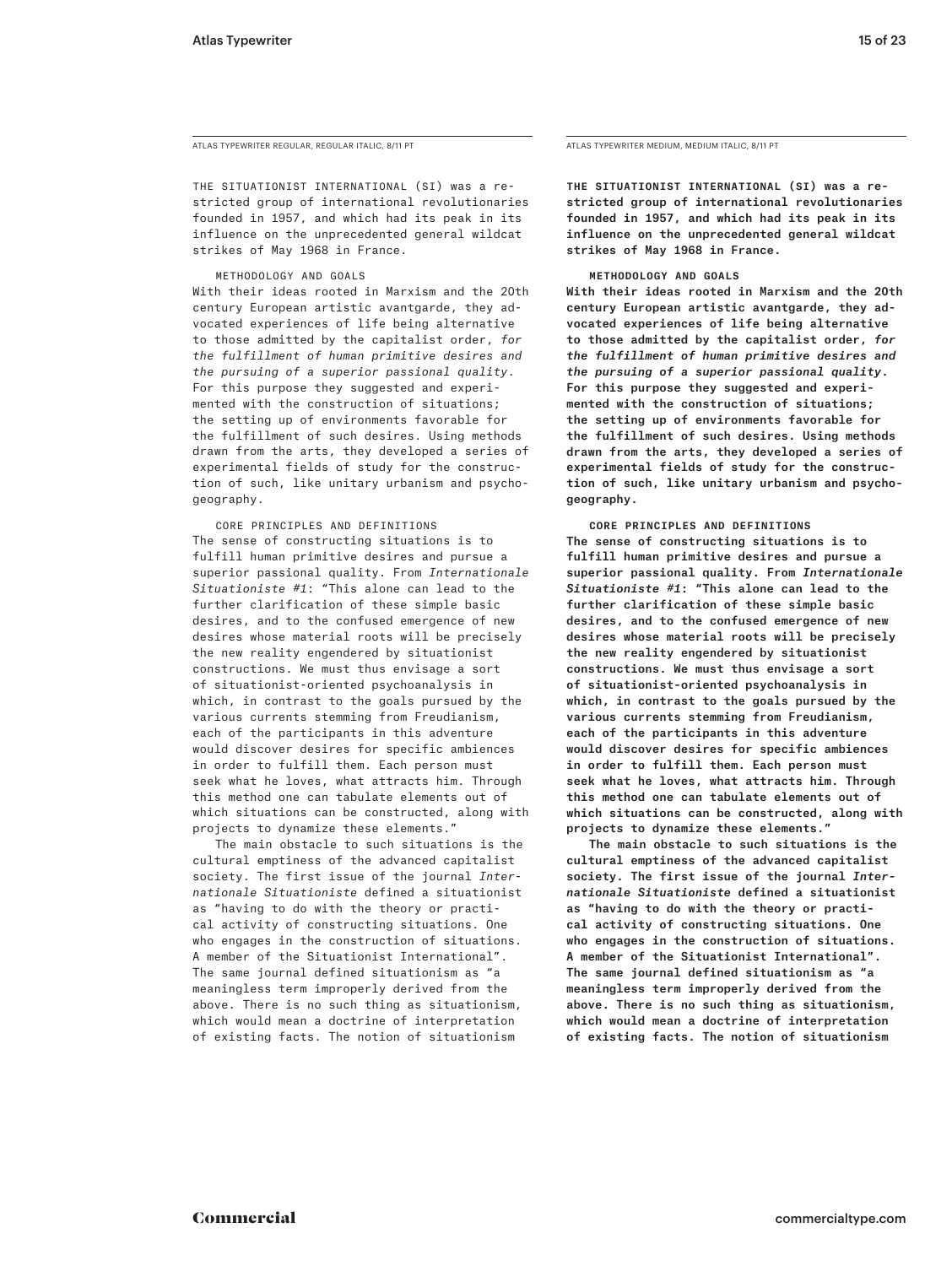**BRH JAN APR JUL** ABBO 123,864 104,403 122,231 AIRD 245,856 287,968 266,550 ATHA 164,168 116,164 180,652 ARRO 341,215 420,021 399,981 BANF 126,845 154,861 140,616 BARO 120,103 220,044 190,820 BARR 315,614 351,414 340,156 BEAU 436,493 352,241 389,325 BONA 461,656 357,465 295,610 BOWD 155,564 187,912 160,653 BRET 227,298 251,236 266,561 BROO 312,564 284,521 277,155 BURN 202,799 179,209 304,195 CALG 355,541 147,581 210,610 CAMP 219,102 240,031 156,616

| BRH         | JAN     | APR     | JUL     |
|-------------|---------|---------|---------|
| ABB0        | 123,864 | 104,403 | 122,231 |
| AIRD        | 245,856 | 287,968 | 266,550 |
| <b>ATHA</b> | 164,168 | 116.164 | 180,652 |
| ARRO        | 341,215 | 420.021 | 399,981 |
| BANF        | 126,845 | 154.861 | 140,616 |
| BARO        | 120.103 | 220.044 | 190.820 |
| BARR        | 315,614 | 351,414 | 340,156 |
| BEAU        | 436,493 | 352.241 | 389.325 |
| <b>BONA</b> | 461,656 | 357,465 | 295,610 |
| <b>BOWD</b> | 155.564 | 187.912 | 160.653 |
| BRET        | 227,298 | 251,236 | 266,561 |
| BR00        | 312,564 | 284.521 | 277,155 |
| BURN        | 202,799 | 179,209 | 304,195 |
| CALG        | 355.541 | 147.581 | 210,610 |
| CAMP        | 219,102 | 240,031 | 156,616 |
| CANM        | 122.692 | 162.241 | 141.155 |
| CARB        | 310,012 | 250,219 | 265,857 |

| <b>BRH</b>       | <b>JAN</b> | <b>APR</b> | <b>JUL</b> |
|------------------|------------|------------|------------|
| ABBO             | 123,864    | 104,403    | 122,231    |
| AIRD             | 245,856    | 287,968    | 266,550    |
| <b>ATHA</b>      | 164,168    | 116,164    | 180,652    |
| ARRO             | 341,215    | 420,021    | 399,981    |
| <b>BANF</b>      | 126,845    | 154,861    | 140,616    |
| BARO             | 120,103    | 220,044    | 190,820    |
| BARR             | 315,614    | 351,414    | 340,156    |
| <b>BEAU</b>      | 436,493    | 352,241    | 389,325    |
| <b>BONA</b>      | 461,656    | 357,465    | 295,610    |
| <b>BOWD</b>      | 155,564    | 187,912    | 160,653    |
| BRET             | 227.298    | 251,236    | 266,561    |
| BR <sub>00</sub> | 312,564    | 284,521    | 277,155    |
| <b>BURN</b>      | 202,799    | 179,209    | 304,195    |
| CALG             | 355,541    | 147,581    | 210,610    |
| CAMP             | 219,102    | 240,031    | 156,616    |
| CANM             | 122,692    | 162,241    | 141,155    |
| CARB             | 310,012    | 250,219    | 265,857    |
| CARD             | 158,778    | 160,081    | 170,624    |
| CHIL             | 280,892    | 266,254    | 254,251    |

The primary obstacle to situations is the culture of the advanced capitalist society. The first issue of the journal Internationale Situationiste defined a situationist as "having to do with the theory or practical activity of constructing situations. One who engages in the construction of situations." The journal defined situationism as "a meaningless term improperly derived from the above. There is no such thing as situationism, which would mean a

## ATLAS TYPEWRITER, 6/9 PT ATLAS TYPEWRITER REGULAR, 6/9 PT ATLAS TYPEWRITER MEDIUM, 6/9 PT

The primary obstacle to situations is the culture of the advanced capitalist society. The first issue of the journal Internationale Situationiste defined a situationist as "having to do with the theory or practical activity of constructing situations. One who engages in the construction of situations." The same defined situationism as "a meaningless term improperly derived from the above. There is no such thing as situationism, which would mean a doctrine of interpretation of existing facts. The notion of situationism is obviously devised by antisituationists." They fought against the main obstacle on the

## ATLAS TYPEWRITER, 7/10 PT ATLAS TYPEWRITER REGULAR, 7/10 PT ATLAS TYPEWRITER MEDIUM, 7/10 PT

The primary obstacle to situations is the culture of the advanced capitalist society. The first issue of the journal Internationale Situationiste defined a situationist as "having to do with the theory or practical activity of constructing situations. One who engages in the construction of situations." The journal defined situationism as "a meaningless term improperly derived from the above. There is no such thing as situationism, which would mean a

The primary obstacle to situations is the culture of the advanced capitalist society. The first issue of the journal Internationale Situationiste defined a situationist as "having to do with the theory or practical activity of constructing situations. One who engages in the construction of situations." The same defined situationism as "a meaningless term improperly derived from the above. There is no such thing as situationism, which would mean a doctrine of interpretation of existing facts. The notion of situationism is obviously devised by antisituationists." They fought against the main obstacle on the

The primary obstacle to situations is the culture of the advanced capitalist society. The first issue of the journal Internationale Situationiste defined a situationist as "having to do with the theory or practical activity of constructing situations. One who engages in the construction of situations." The same de‑ fined situationism as "a meaningless term improperly derived from the above. There is no such thing as situationism, which would mean an interpretation of ex isting facts. The notion of situationism is obviously devised by antisituationists." They fought against the main obstacle on the fulfillment of such superior passional living, identified by them in advanced capitalism. Their theoretical work peaked on the highly influential book The Society of the Spectacle by Guy Debord. He argued

ATLAS TYPEWRITER, 5/8 PT ATLAS TYPEWRITER REGULAR, 5/8 PT ATLAS TYPEWRITER MEDIUM, 5/8 PT

The primary obstacle to situations is the culture of the advanced capitalist society. The first issue of the journal Internationale Situationiste defined a situationist as "having to do with the theory or practical activity of construct‑ ing situations. One who engages in the construction of situations." The same de‑ fined situationism as "a meaningless term improperly derived from the above. There is no such thing as situationism, which would mean an of interpretation of existing facts. The notion of situationism is obviously devised by antisituationists." They fought against the main obstacle on the fulfillment of such superior passional living, identified by them in advanced capitalism. Their theoretical work peaked on the highly influential book The Society of the Spectacle by Guy Debord. He argued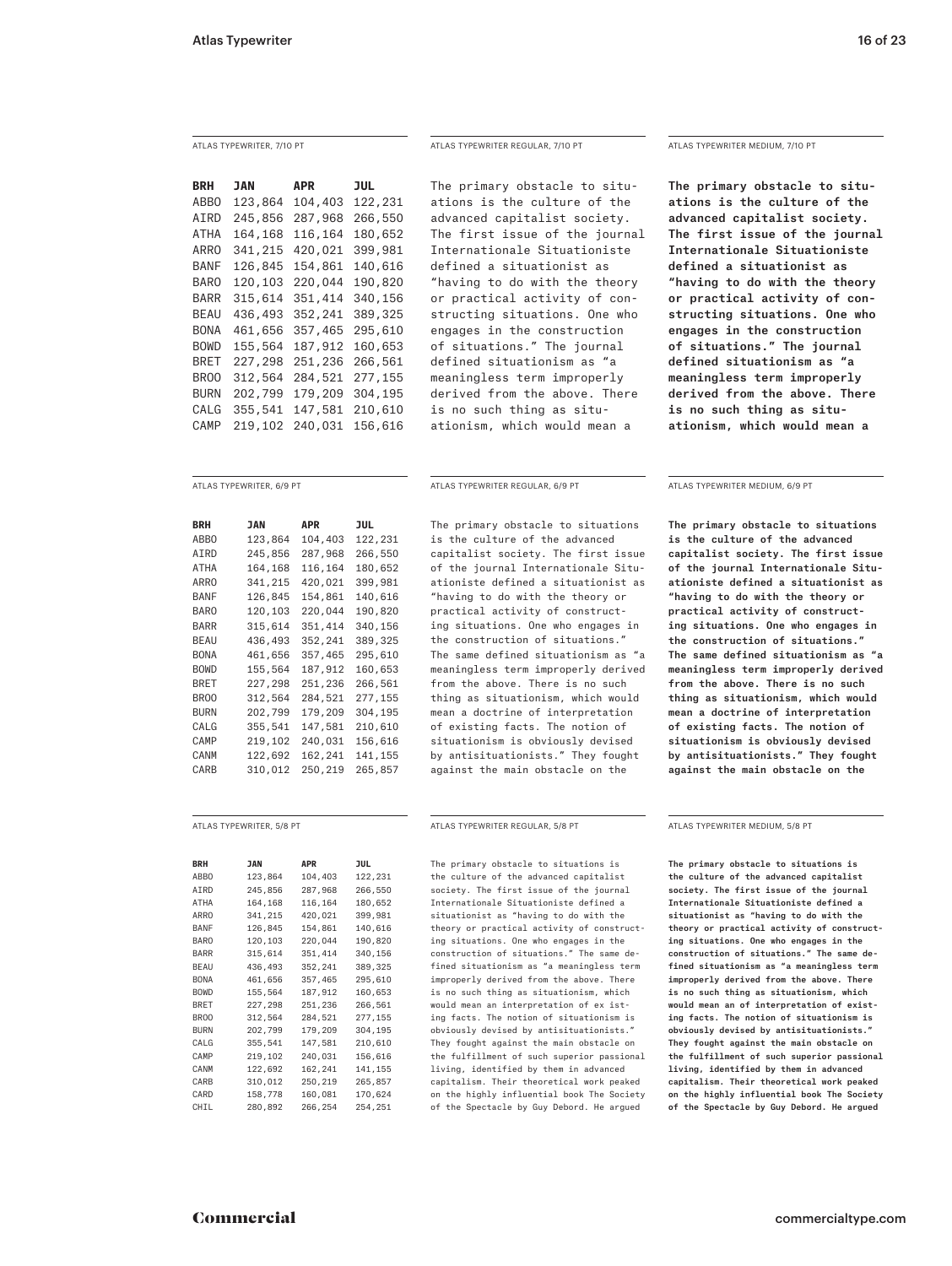## ATLAS TYPEWRITER REGULAR, 8/11 PT

The Situationist International (SI) was a restricted group of international revolutionaries founded in 1957. With their ideas rooted in Marxism and the early 20th century European artistic avantgarde, they advocated experiences of life being alternative to those admitted by the capitalist order, for the fulfillment of human primitive desires and the pursuing of a superior passional quality. For this purpose they experimented with the construction of situations; the setting up of environments favorable for the fulfillment of such desires. Using methods drawn from the arts, they developed a series of experimental fields of study for the construction of such, like unitary urbanism and psychogeography.

## ATLAS TYPEWRITER REGULAR, 8/12 PT

The Situationist International (SI) was a restricted group of international revolutionaries founded in 1957. With their ideas rooted in Marxism and the early 20th century European artistic avantgarde, they advocated experiences of life being alternative to those admitted by the capitalist order, for the fulfillment of human primitive desires and the pursuing of a superior passional quality. For this purpose they experimented with the construction of situations; the setting up of environments favorable for the fulfillment of such desires. Using methods drawn from the arts, they developed a series of experimental fields of study for the construction of such, like unitary urbanism and psychogeography.

ATLAS TYPEWRITER REGULAR, 8/13 PT

The Situationist International (SI) was a restricted group of international revolutionaries founded in 1957. With their ideas rooted in Marxism and the early 20th century European artistic avantgarde, they advocated experiences of life being alternative to those admitted by the capitalist order, for the fulfillment of human primitive desires and the pursuing of a superior passional quality. For this purpose they experimented with the construction of situations; the set‑ ting up of environments favorable for the fulfillment of such desires. Using methods drawn from the arts, they developed a series of experimental fields of study for the construction of such, like unitary urbanism and psychogeography.

ATLAS TYPEWRITER REGULAR, 8/14 PT

The Situationist International (SI) was a restricted group of international revolutionaries founded in 1957. With their ideas rooted in Marxism and the early 20th century European artistic avantgarde, they advocated experiences of life being alternative to those admitted by the capitalist order, for the fulfillment of human primitive desires and the pursuing of a superior passional quality. For this purpose they experimented with the construction of situations; the setting up of environments favorable for the fulfillment of such desires. Using methods drawn from the arts, they developed a series of experimental fields of study for the construction of such, like unitary urbanism and psychogeography.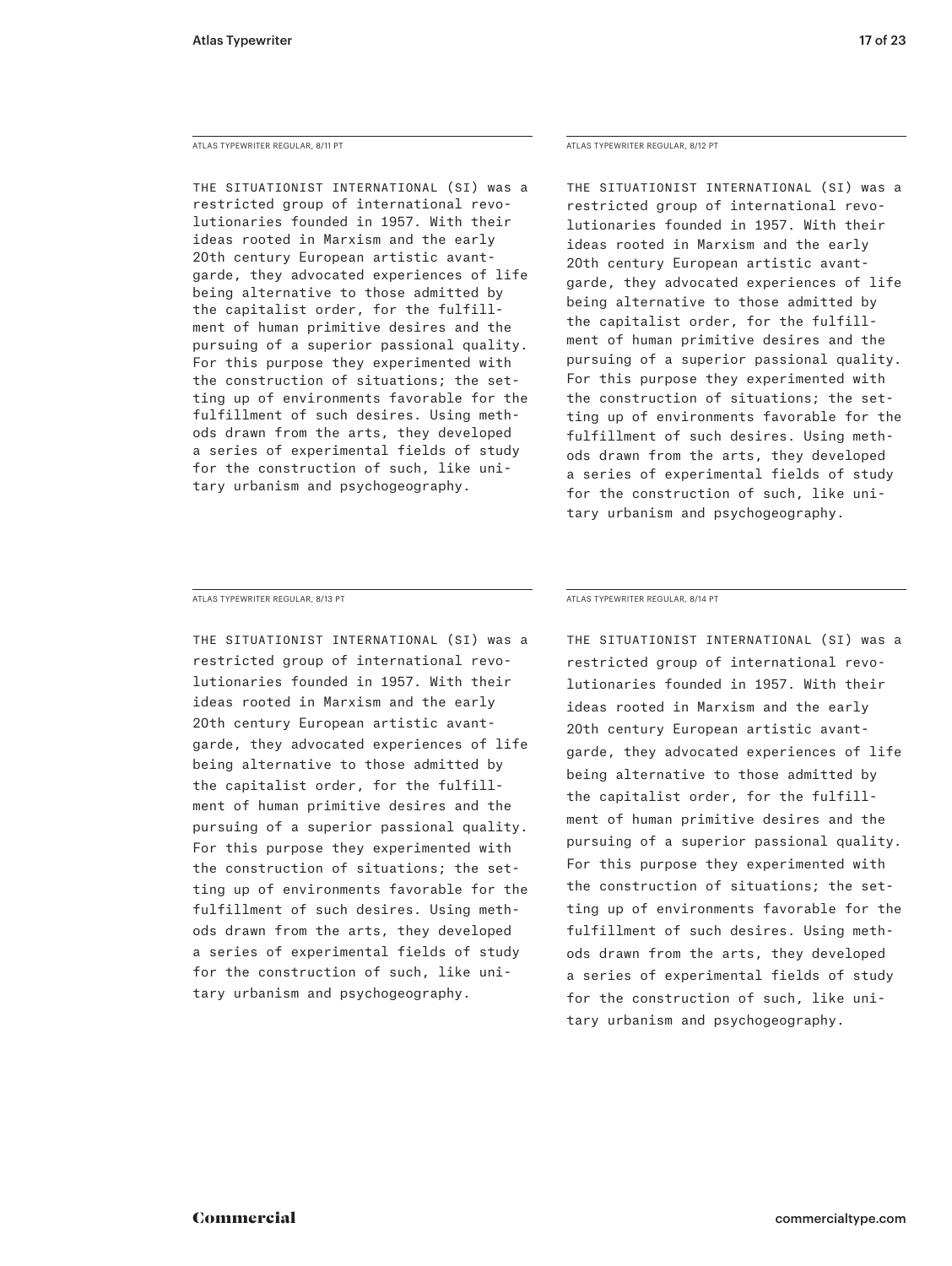## ČESKÝ (CZECH) ATLAS TYPEWRITER REGULAR, 8/12 PT

Ačkoli Klimšova nenapsala knih mnoho, přece zná ji ta naše četbychtivá mládež tuze dobře. Zná ji zejména z knih: Z jara do léta, Kniha báchorek, Paleček a Malenka, Z ráje, Rodinná skřínka a j., a pak z různých časopisů pro mládež, do nichž velice pilně přispívá. Její práce vesměs děti naše rády čítají, poněvadž skutečně vynikají vším, čeho se na dobré četbě žádá. Však Klimšova také pracuje s láskou, pracuje opravdově vážně a nevy‑ dá nic na světlo, co by důkladně nepodrobila soudu svému i soudu jiných. A to právě dodává jejím prácem té pravé ceny. Nuže seznammež se se životem této tiché a skromné pracovnice, seznammež se i s jejími pěknými spisy. Klimšova narodila se 7. dne měsíce prosince roku 1851. v Poličce. Otec její byl dosti zámožným a váženým měšťanem, měltě v Poličce dům a byl dlouhá léta členem obecního zastupitelstva, ba i městským radním. Při

## DEUTSCH (GERMAN) ATLAS TYPEWRITER REGULAR, 8/12 PT

SEHEN WIR DAS Gesamtbild unseres heutigen Lebens nur mit unseren Augen an, so können wir die Folgerung ziehen, daß dieses Gebilde einen chaotischen Charak‑ ter trägt, und es kann uns nicht wundern, daß diejenigen, welche sich in diesem scheinbaren Chaos unwohl fühlen, der Welt entfliehen oder sich in geistigen Ab‑ straktionen verlieren wollen. Doch jedenfalls muß es uns klar sein, daß diese Flucht vor der Wirklichkeit ein ebenso großer Irrtum ist wie jene Anlehnung an den reinsten Materialismus. Weder die Flucht in das Mittelalter, noch der von verschiedenen Kunsthistorikern empfohlene Wiederaufbau des Olympos kann und die Lösung bringen. Unsere Zeit hat eine andere Mission zu erfüllen als die des Mittelal‑ ters und des Hellenismus. Um die Aufgabe unserer Zeit richtig zu verstehen, ist es notwendig, daß wir nicht nur mit unse‑ ren Augen, sondern vielmehr mit unseren

## DANSK (DANISH) ATLAS TYPEWRITER REGULAR, 8/12 PT

DER VAR EN LILLE havfisk af god familie, navnet husker jeg ikke, det må de lærde sige dig. Den lille fisk havde attenhundrede søskende, alle lige gamle; de kendte ikke deres fader eller mo‑ der, de måtte straks skøtte sig selv og svømme om, men det var en stor fornøjelse; vand havde de nok at drikke, hele verdenshavet, føden tænkte de ikke på, den kom nok; hver ville følge sin lyst, hver ville få sin egen historie, ja det tænkte heller ingen af dem på. Solen skinnede ned i vandet, det lyste om dem, det var så klart, det var en verden med de forunderligste skabninger, og nogle så gruelig store, med voldsomme gab, de kunne sluge de attenhundrede søskende, men det tænkte de heller ikke på, for ingen af dem var endnu blevet slugt. De små svømmede sammen, tæt op til hverandre, som sildene og makrellerne svømmer; men som de allerbedst svømmede i vandet

## ESPAÑOL (SPANISH) ATLAS TYPEWRITER REGULAR, 8/12 PT

En esta conferencia no pretendo, como en anteriores, definir, sino subrayar; no quiero dibujar, sino sugerir. Animar, en su exacto sentido. Herir pájaros soñolientos. Donde haya un rincón oscuro, poner un reflejo de nube alargada y regalar unos cuantos espejos de bolsillo a las señoras que asisten. He querido bajar a la ribera de los juncos. Por debajo de las tejas amarillas. A la salida de las aldeas, donde el tigre se come a los niños. Estoy en este momento lejos del poeta que mira el reloj, lejos del poe‑ ta que lucha con la estatua, que lucha con el sueño, que lucha con la anatomía; he huido de todos mis amigos y me voy con aquel muchacho que se come la fruta verde y mira cómo las hormigas devoran al pájaro aplastado por el automóvil. Por las calles más puras del pueblo me encontraréis; por el aire viajero y la luz tendida de las melodías que Rodri-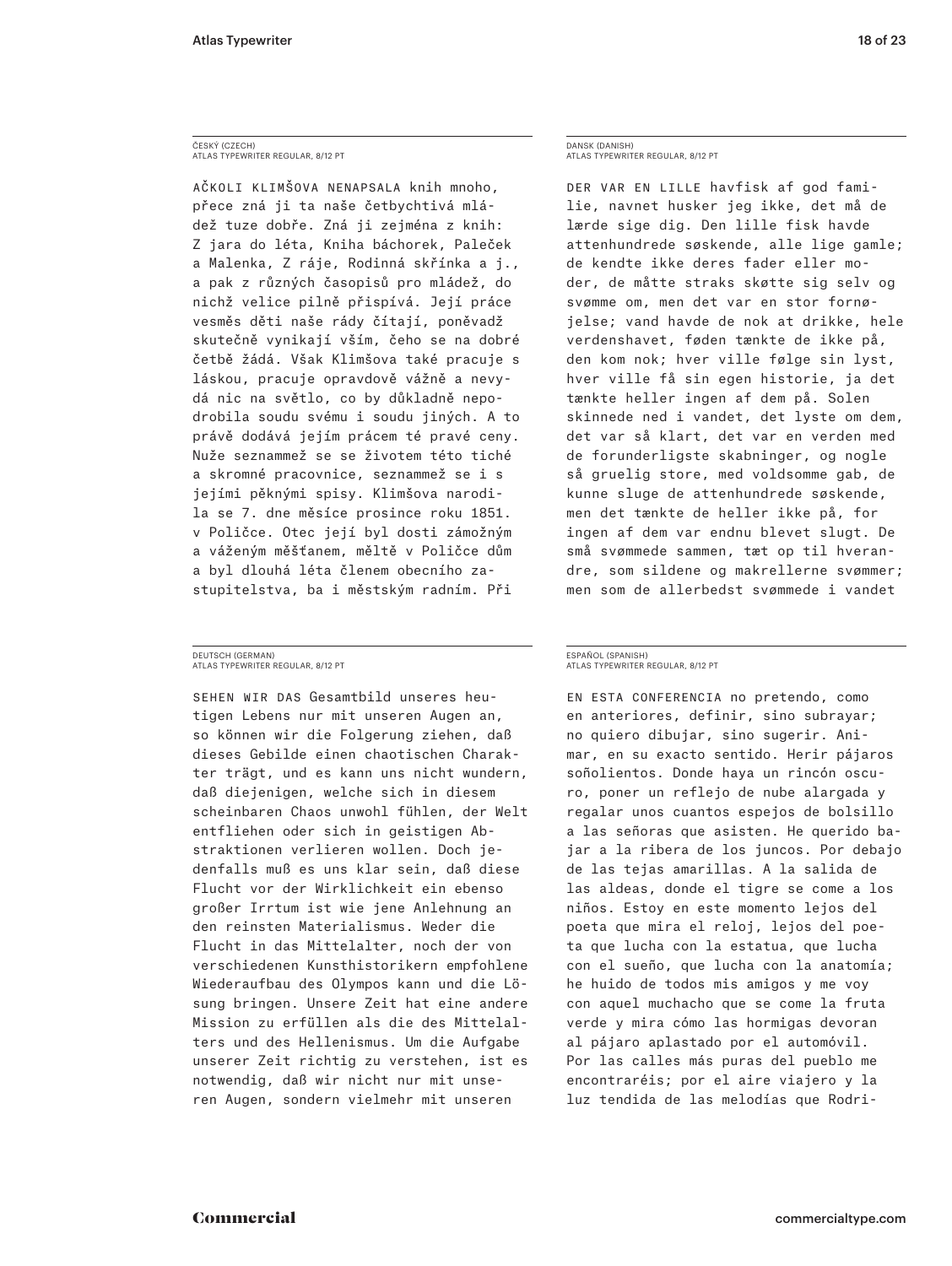## FRANÇAIS (FRENCH) ATLAS TYPEWRITER REGULAR, 8/12 PT

DADA A SON origine dans le dictionnaire. C'est terriblement simple. En français cela signifie « cheval de bois ». En alle‑ mand « va te faire, au revoir, à la pro‑ chaine ». En roumain « oui en effet, vous avez raison, c'est ça, d'accord, vraiment, on s'en occupe», etc. C'est un mot international. Seulement un mot et ce mot comme mouvement. Très facile à comprendre. Lorsqu'on en fait une tendance artistique, cela revient à vouloir supprimer les complications. Psychologie Dada. Allemagne Dada y compris indigestions et crampes brouillardeuses, littérature Dada, bourgeoisie Dada et vous, très vénérés poètes, vous qui avez tou‑ jours fait de la poésie avec des mots, mais qui n'en faites jamais du mot luimême, vous qui tournez autour d'un simple point en poétisant. Guerre mondiale Dada et pas de fin, révolution Dada et pas de commencement. Dada, amis et soi-di‑

## MAGYAR (HUNGARIAN) ATLAS TYPEWRITER REGULAR, 8/12 PT

Hajnali két órakor a segédtiszt belépett a tábornok szobájába és jelentette, hogy a járőrök elindultak a hodricsi úton. Az asztalra állított petróleumlámpa körül szétteregetett tereprajzok és jelenté‑ sek hevertek, rajtuk keresztbe dobva egy ezüstgombos lovaglópálca. A tábornok a szoba közepén állt és hideg arccal hallgatta a segédtiszt szavait. Kurtára nyírt szakála rőtesen csillogott a lámpafényben. Aranykeretes szemüvege mögül jeges nyugalommal csillámlottak elő kék szemei. Csupa energia volt ez a hat láb magas, karcsú ember, aki egy hónap előtt vette át a feldunai hadtest parancsnokságát. De most mégis, mintha valami fáradtságot vagy inkább fásultságot árultak volna el mozdulatai. Némán bólintott s mikor a segédtiszt mögött becsukódott az ajtó, kimerülten dobta magát a kopott dívány‑ ra. Két nap óta mindig talpon volt s egyik izgalom a másik után érte. A Szél-

## ITALIANO (ITALIAN) ATLAS TYPEWRITER REGULAR, 8/12 PT

DAPPRIMA, RIPETENDENDO l'errore commesso in gioventù, scrisse di animali che conosceva poco, e le sue favole risona‑ rono di ruggiti e barriti. Poi si fece più umano, se così si può dire, scrivendo degli animali che credeva di conoscere. Così la mosca gli regalò una gran quantità di favole dimostrandosi un animale più utile di quanto si creda. In una di quelle favole ammirava la velocità del dittero, velocità sprecata perchè non gli serviva nè a raggiungere la preda nè a garantire la sua incolumità. Qui faceva la morale una testuggine. Un'altra favola esaltava la mosca che distruggeva le cose sozze da essa tanto amate. Una terza si meravigliava che la mosca, l'animale più ricco d'occhi, veda tanto imperfettamen‑ te. Infine una raccontava di un uomo che, dopo di aver schiacciato una mosca noio‑ sa, le gridò: "Ti ho beneficata; ecco che non sei più una mosca". Con tale sistema

## POLSKI (POLISH) ATLAS TYPEWRITER REGULAR, 8/12 PT

Od wczoraj jakiś niepokój panuje w ulicz‑ ce. Stary Mendel dziwi się i częściej niż zwykle nakłada krótką łajkę patrząc w okno. Tych ludzi nie widział on tu jeszcze. Gdzie idą? Po co przystają z robotnikami, śpieszącymi do kopania fundamen‑ tów pod nowy dom niciarza Greulicha? Skąd się tu wzięły te obszarpane wyrostki? Dlaczego patrzą tak po sieniach? Skąd mają pieniądze, że idą w pięciu do szyn‑ ku? Stary Mendel kręci głową, smokcząc mały, silnie wygięty wiśniowy cybuszek. On zna tak dobrze tę uliczkę cichą. Jej fizjonomię, jej ruch. jej głosy, jej tętno. Wie, kiedy zza którego węgła wyj‑ rzy w dzień pogodny słońce; ile dzieci przebiegnie rankiem, drepcąc do ochronki, do szkoły; ile zwiędłych dziewcząt w ciemnych chustkach, z małymi blaszeczkami w ręku przejdzie po trzy, po cztery, do fabryki cygar na robotę; ile kobiet przystanie z koszami na starym, wytartym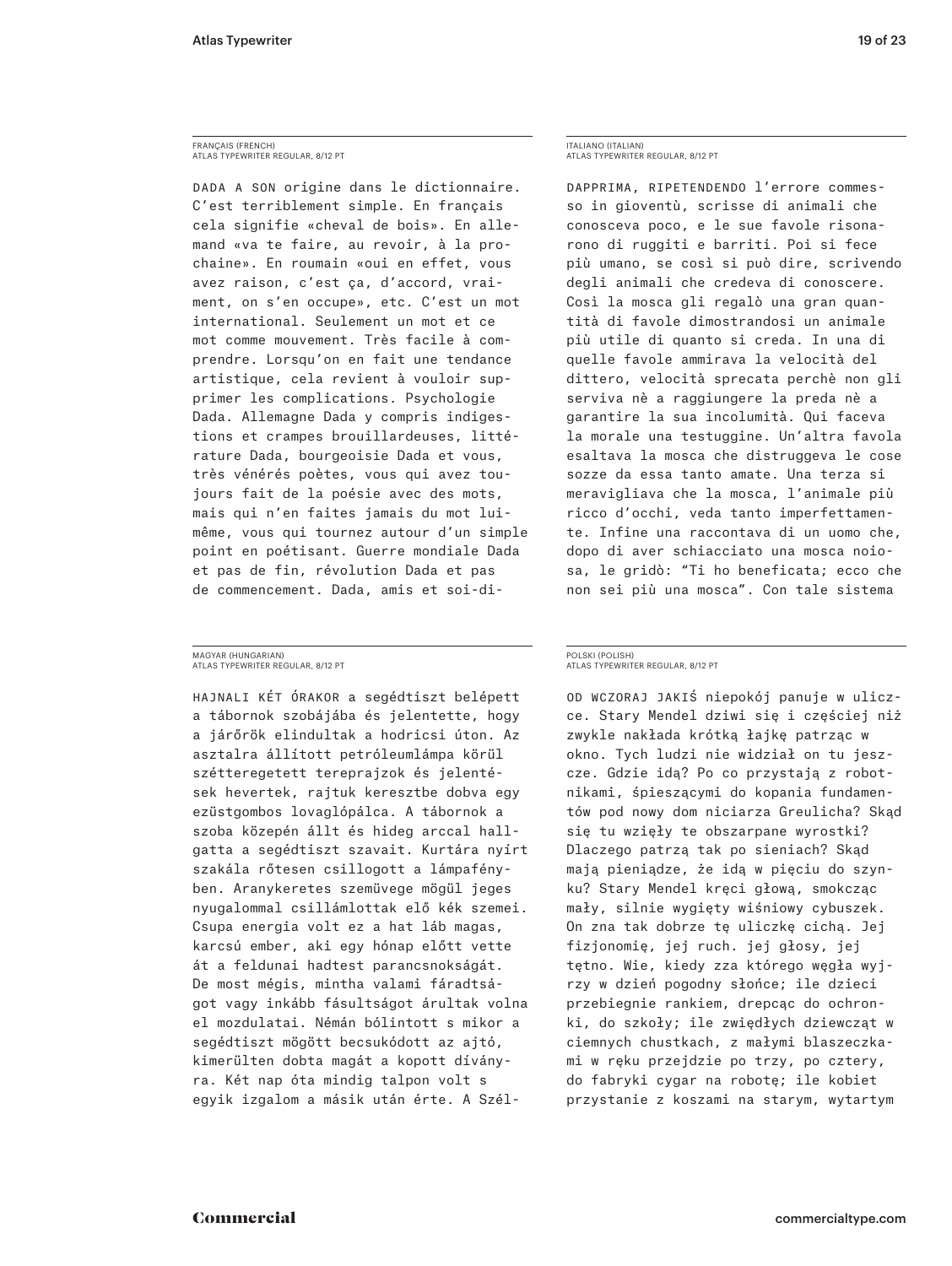## PORTUGUÊS (PORTUGUESE) ATLAS TYPEWRITER REGULAR, 8/12 PT

D. BENEDITA LEVANTOU-SE, no dia seguinte, com a idéia de escrever uma carta ao marido, uma longa carta em que lhe narrasse a festa da véspera, nomeasse os convivas e os pratos, descrevesse a recepção noturna, e, principalmente, desse notícia das novas relações com D. Maria dos Anjos. A mala fechava-se às duas horas da tarde, D. Benedita acordara às nove, e, não morando longe (morava no Campo da Aclamação), um escravo levaria a carta ao correio muito a tempo. Demais, chovia; D. Benedita arredou a cortina da janela, deu com os vidros molhados; era uma chuvinha teimosa, o céu estava todo brochado de uma cor pardo-escura, malhada de grossas nuvens negras. Ao longe, viu flutuar e voar o pano que cobria o balaio que uma preta levava à cabeça: concluiu que ventava. Magnífico dia para não sair, e, portanto, escrever uma carta, duas cartas, todas as cartas de uma esposa

## SVENSKA (SWEDISH) ATLAS TYPEWRITER REGULAR, 8/12 PT

Klockan var mellan åtta och nio den vack‑ ra majmorgonen, då Arvid Falk efter sce‑ nen hos brodern vandrade gatorna framåt, missnöjd med sig själv, missnöjd med bro‑ dern och missnöjd med det hela. Han önskade att det vore mulet och att han hade dåligt sällskap. Att han var en skurk, det trodde han icke fullt på, men han var icke nöjd med sig själv, han var så van att ställa höga fordringar på sig, och han var inlärd att i brodern se ett slags styvfar, för vilken han hyste stor akt‑ ning, nästan vördnad. Men även andra tan‑ kar döko upp och gjorde honom bekymrad. Han var utan pengar och utan sysselsättning. Detta senare var kanske det värsta ty sysslolösheten var honom en svår fiende, begåvad med en aldrig vilande fantasi som han var. Under ganska obehagliga funderingar hade han kommit ner på Lilla Trädgårdsgatan; han följde vänstra trottoaren utanför Dramatiska Teatern och

## SUOMI (FINNISH) ATLAS TYPEWRITER REGULAR, 8/12 PT

HE OLIVAT YSTÄVIÄ ystävyydessä, joka oli läheisempää kuin veljeys. Nello oli pieni Ardennelainen — Patras suuri Flaman‑ dilainen. He olivat saman ikäisiä vuo‑ silla mitattuna, mutta kuitenkin toinen oli vielä nuori, toinen oli jo vanha. He olivat asuneet yhdessä koko ikänsä; molemmat he olivat orpoja ja kurjia sekä saivat leipänsä samasta kädestä. Se oli ollut heidän siteensä alku, heidän en‑ simmäinen sympatian säikeensä; se oli vahvistunut päivä päivältä ja kasvanut heidän mukanaan kiinteänä ja erottamat‑ tomana niin, että he alkoivat rakastaa toisiansa erittäin paljon. Heidän kotin‑ sa oli pieni mökki pienen Flamandilaisen kylän reunalla, peninkulman päässä Ant‑ verpenistä. Kylä sijaitsi leveiden lai‑ dunkaistaleiden ja viljavainioiden välis‑ sä, ja sen läpi virtaavan suuren kanavan reunamilla kasvoi pitkät rivit tuulessa taipuvia poppeleita ja tervaleppiä. Siinä

## TÜRKÇE (TURKISH) ATLAS TYPEWRITER REGULAR, 8/12 PT

Sadık genç, araladığı kapıyı çekince, yine birden kararan sanduka sükunu için‑ de, İskender Paşa, galeyansız ibadetine başlardı. Artık dünyaya dair hiçbir ümidi kalmamıştı. İstediği yalnız bir iman selametiydi. Vâkıa korkak bir adam değildi. Ama, muhakkak bir ölümü her gün, her saat, her dakika, hatta her saniye beklemek… Onun cesaretini kırmış, sinirlerini zayıflatmıştı. Evet, ya kafası kesilecek, ya boğulacaktı! Düşündükçe, ensesinde soğuk bir satırın sarih temasını duyar gibi oluyordu. Bu sarih temas silinirken karşısına kendi boğuk hayali gelirdi; gözleri patlamış, kavuğu bir tarafa yu‑ varlanmış, boynu yağlı bir kement ile sı‑ kılmış, ayağından pabuçları çıkmış, ipek kuşağı çözülmüş, karanlık, köpüklü ağzın‑ dan siyah dili sarkmış bir naaş… İsken‑ der Paşa'nın yerde sürünen ölüsü! Titrer, gözlerini oğuşturur, yine salât-ü selam‑ larını çekmeye başlardı. Yakın akıbetinin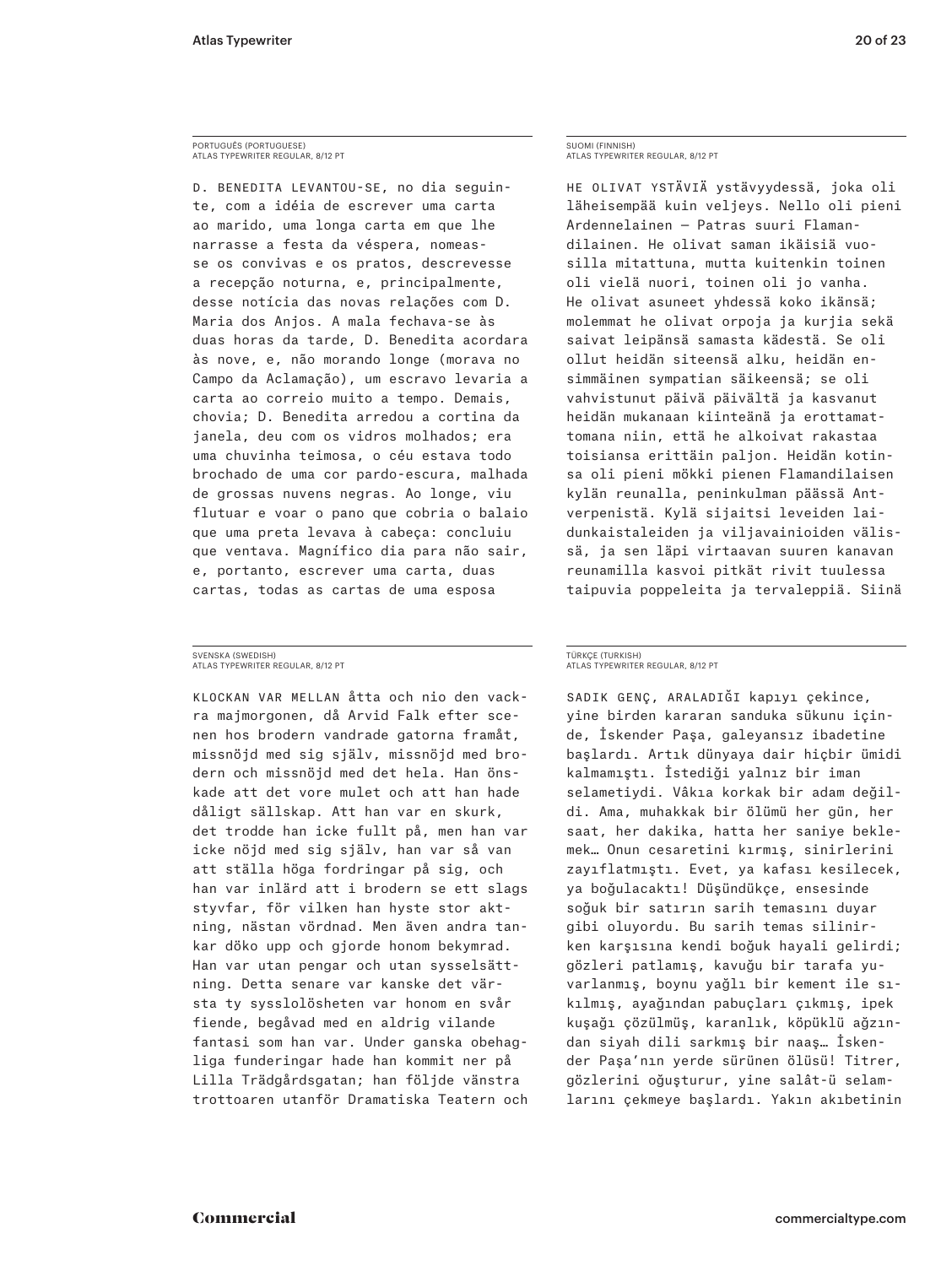| <b>UPPERCASE</b>                                               | ABCDEFGHIJKLMNOPQRSTUVWXYZ                                                                                        |
|----------------------------------------------------------------|-------------------------------------------------------------------------------------------------------------------|
| LOWERCASE                                                      | abcdefghijklmnopqrstuvwxyz                                                                                        |
| SMALL CAPITALS                                                 | ABCDEFGHIJKLMNOPQRSTUVWXYZ                                                                                        |
| STANDARD PUNCTUATION                                           | i!¿?.,:;…---()[]{}/ \&*@""''·",<br>«» < > $\S$ • 1 + $\pm$ © ® ™                                                  |
| ALL-CAP PUNCTUATION                                            | i!¿?---()[]{}/ \@«»<>                                                                                             |
| SMALL CAP PUNCTUATION                                          | i ! ¿?&""'′                                                                                                       |
| LIGATURES                                                      | fi fl                                                                                                             |
| <b>TABULAR LINING</b><br>default figures                       | \$£€¥1234567890¢f %‰aº#°<+=-x÷>≈≠≤≥′″                                                                             |
| PREBUILT FRACTIONS                                             | $1/2$ $1/3$ $2/3$ $1/4$ $3/4$ $1/8$ $3/8$ $5/8$ $7/8$                                                             |
| NUMERATORS, DENOMINATORS<br><b>SUPERSCRIPT &amp; SUBSCRIPT</b> | 0123456789/0123456789<br>$H0123456789+ H0123456789+-$                                                             |
| STYLISTIC ALTERNATES                                           | JQ JQ fjty ĵťțŧýŷỳÿ                                                                                               |
| ACCENTED UPPERCASE                                             | ÁÂÀÄÅÃĂĀĄÅÆÆÇĆČĈĊĎĐÉÊÈËĔĖĒĘĞĜĢĠĦĤ<br>ÍÎÌÏİĪĮĨĬĴĶŁĹĽĻĿÑŃŇŅŊÓÔÒÖŐŐŌØŹŒŔŘŖ<br>ŠŚŞŜȘÞŤŢŦÚÛÙÜŬŰŪŲŮŨŴŴŴŴÝŶŸŽŹŻ          |
| <b>ACCENTED LOWERCASE</b>                                      | áâàäåãããaaåææçćčĉcďđðéêèëěeeeğĝģġħh<br>ıíîìïiīį̃ĭiiĵķłĺľļlñńňņhŋóôòöõőōøǿœ<br>rr̃nßšśşŝṣþttŧúûùüŭűūyůũwŵwwýŷỳÿžźż |
| ACCENTED SMALL CAPITALS                                        | ÁÂÀÄÅÃĂĀĄÅÆÆÇĆČĈĊĎĐÉÊÈËĔĒĘĞĜĢĠĦĤ<br>ÍÎÌÏİĪĮĨĬĴĶŁĹĽĻĿÑŃŇŅŊÓÔÒÖŐŐŌØĆŒŔŘŖ<br>ŠŚŞŜŞÞŤŢŦÚÛÙÜŬŰŪŲŮŨŴŴŴŴÝŶŸŽŹŻ           |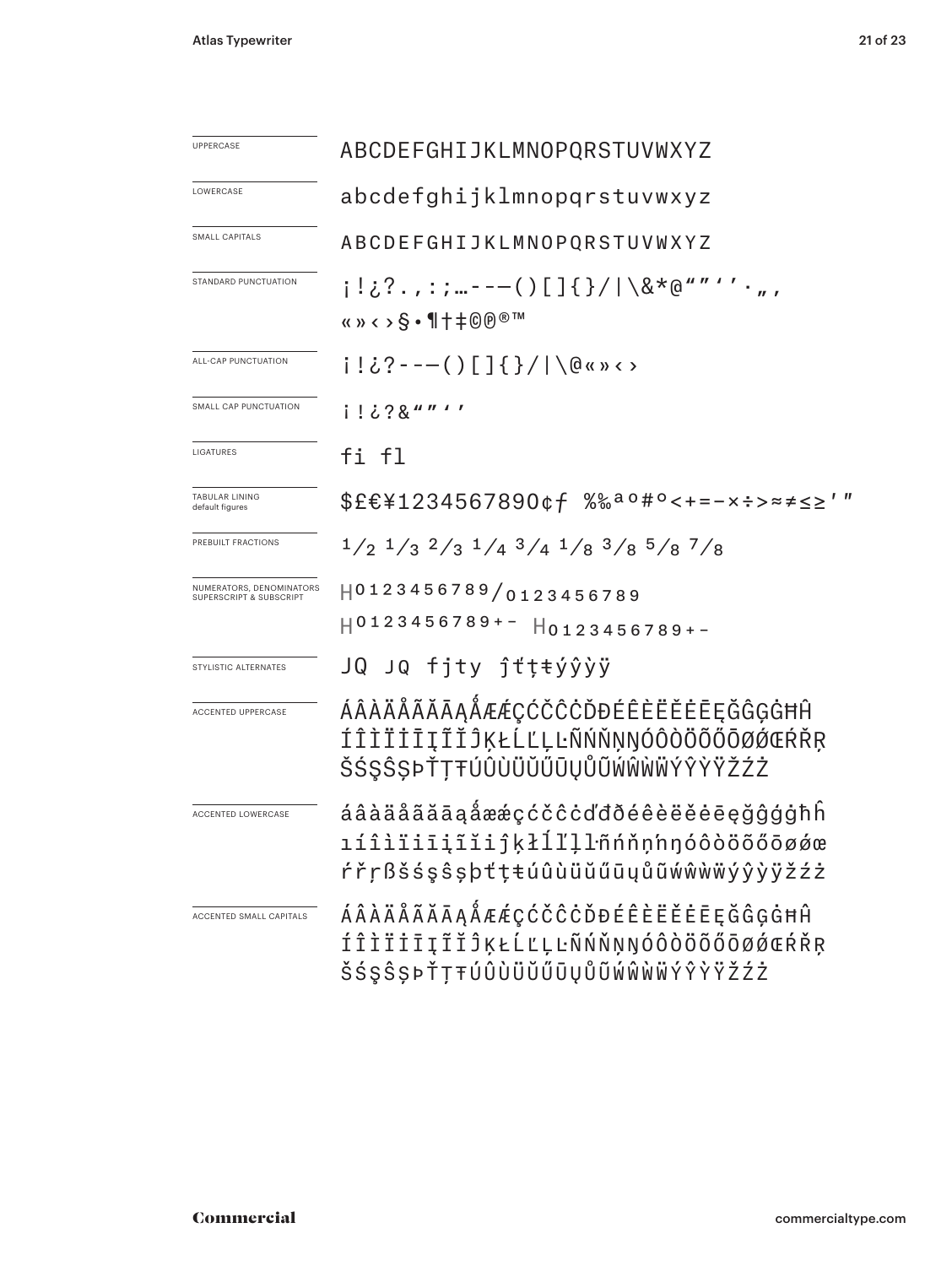| <b>OPENTYPE FEATURES</b><br>FAMILY WIDE               | <b>DEACTIVATED</b>                                      |                                                      |
|-------------------------------------------------------|---------------------------------------------------------|------------------------------------------------------|
| SMALL CAPS                                            | Bacon & 'Eggs' for £8.50                                | BACON & 'EGGS' FOR £8.50                             |
| ALL SMALL CAPS                                        | Mayo &<br>'Fries'<br>for £7.99                          | FOR £7.99<br>'FRIES'<br>MAYO &                       |
| <b>ALL CAPS</b>                                       | (Chips): E24.65<br>$2.$ Fish?                           | (CHIPS): E24.65<br>?FISH، ن                          |
| TABULAR LINING<br>default figures                     | Sale price: \$3514 €1589<br>Originally:<br>\$7431 £5521 | Sale price: \$3514 €1589<br>Originally: \$7431 £5521 |
| <b>FRACTIONS</b><br>ignores numeric date format       | 21/03/10 2 1/18 46/917                                  | $21/03/10$ & $2^{1}/18$<br>46/917                    |
| SUPERSCRIPT/SUPERIOR                                  | $x158 + y23 \times z1849$                               | $x^{158}$<br>$\times \quad Z^{1849}$<br>$+ y^2$      |
| SUBSCRIPT/INFERIOR                                    | $x158 \div y23$<br>$\times$ z1849                       | X158 <sup>÷</sup> V23<br>$x \, z_{1849}$             |
| DENOMINATOR<br>for making arbitrary fractions         | 0123456789<br>0123456789                                | 0123456789<br>0123456789                             |
| NUMERATOR<br>for making arbitrary fractions           | 0123456789 0123456789                                   | 0123456789<br>0123456789                             |
| <b>LANGUAGE FEATURE</b><br>Română (Romanian) s accent | ÎNSUŞI conştiință                                       | ÎNSUȘI conștiință                                    |
| <b>OPENTYPE FEATURES</b><br><b>ROMAN &amp; ITALIC</b> | <b>DEACTIVATED</b>                                      | <b>ACTIVATED</b>                                     |
| STYLISTIC SET 01<br>Alternate Q                       | UNIQUE Quart Quayside                                   | UNIQUE Quart Quayside                                |
| STYLISTIC SET 02<br>Alternate J                       | JINGLE Jewel Journeys                                   | JINGLE Jewel Journeys                                |
| STYLISTIC SET 03<br>Short terminal alternate f j t y  | Adjust Fifty Adjacent                                   | Adjust Fifty Adjacent                                |
| STYLISTIC ALTERNATES<br>Illustrator / Photoshop       | UNIQUE Fifty Journeys                                   | UNIQUE Fifty Journeys                                |